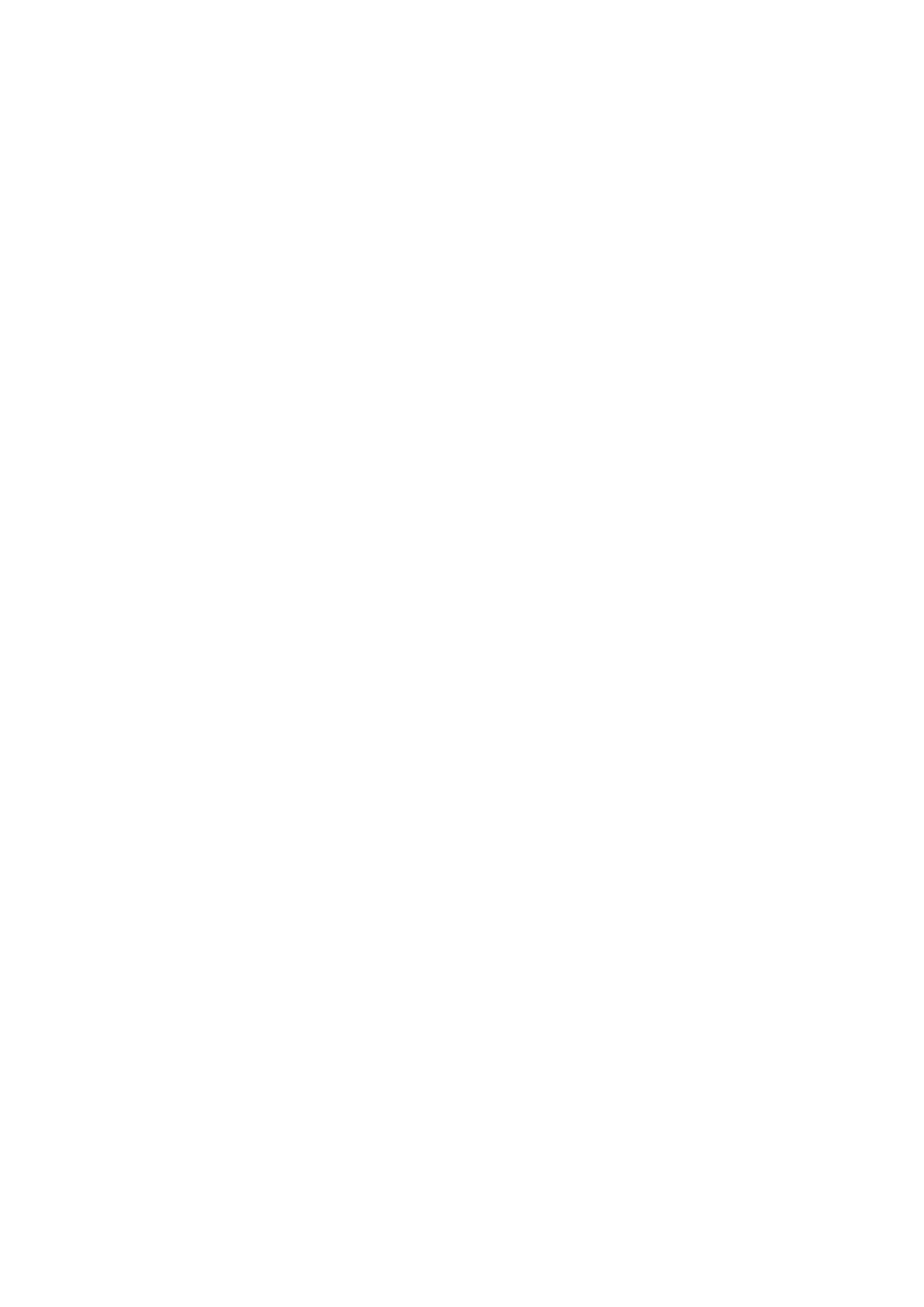# Innihaldsyvirlit / *Contents*

|                                                                  | Síða / Page |
|------------------------------------------------------------------|-------------|
| Partafelagsupplýsingar / Company information                     | 4           |
| Roknskaparátekning / Management statement                        | 5           |
| Høvuðstøl og lyklatøl / Highlights and ratios                    | 6           |
| Leiðslufrágreiðing / Management's review                         | 7           |
| Nýttur roknskaparháttur / Accounting policies                    | 11          |
| Átekning frá óheftum grannskoðara / Independent Auditor's Report | 15          |
| Rakstrarroknskapur / Income statement                            | 17          |
| Fíggjarstøða / Balance sheet                                     | 18          |
| Peningastreymsyvirlit / Cash flow analysis                       | 20          |
| Notur / Notes                                                    | 21          |
| Leiðslan í Magn / Management of Magn                             | 26          |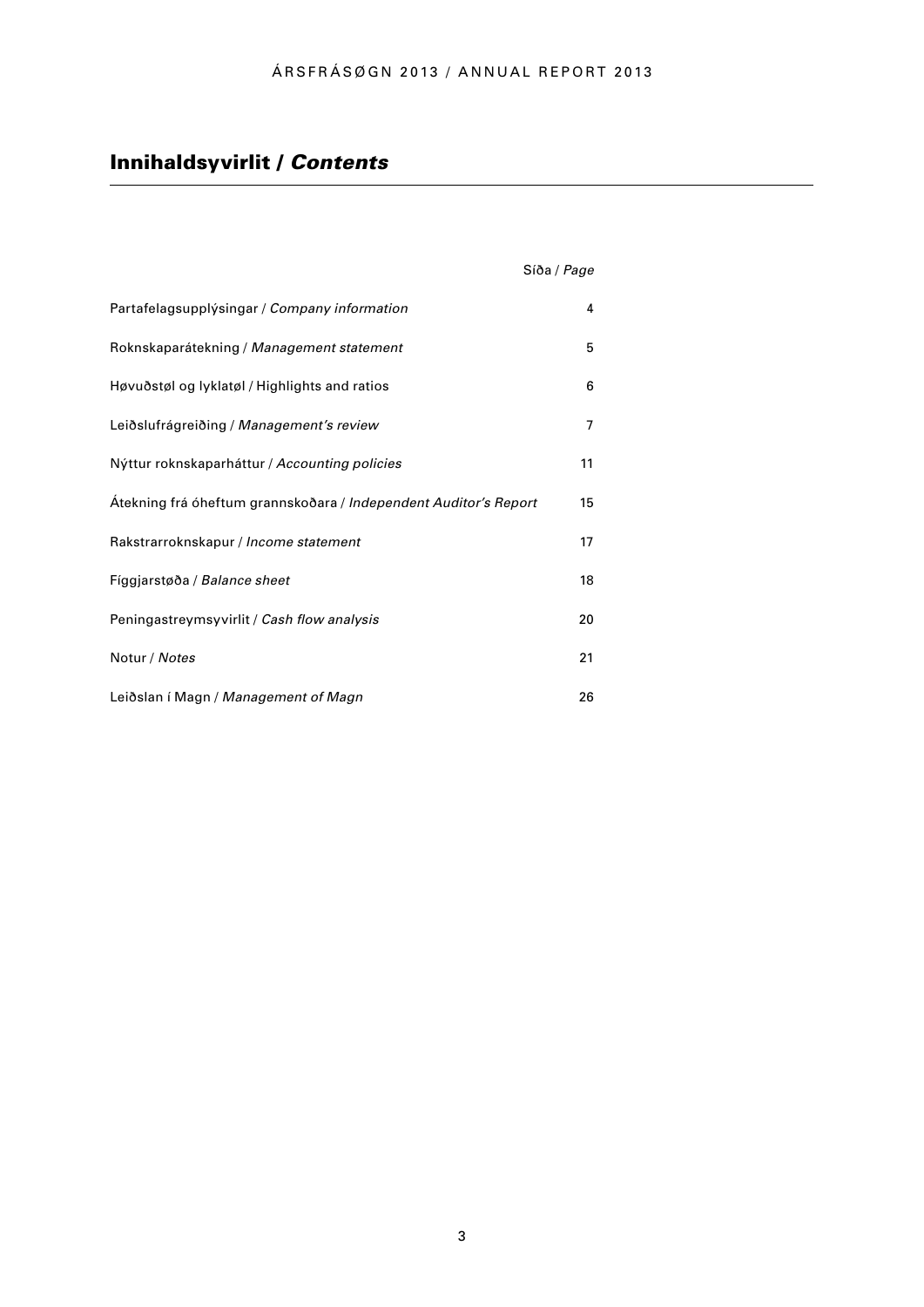# Partafelagsupplýsingar / *Company Information*

## Felagið / *Company*

P/F Magn Vestara Bryggja 10 100 Tórshavn P/F Reg. nr. 200 Heimstaðarkommuna / *Domicil municipality:* Tórshavn

## Nevnd / *Board of Directors*

Christian Nagata, formaður / *Chairma*n Jón Díðrik Jónsson, nevndarlimur / *Member of the Board*  Jens M. Rasmussen, nevndarlimur / *Member of the Board*

## Stjórn / *Management*

Hendrik Egholm, stjóri / *Managing Director*

### Grannskoðan / *Auditors*

**JANUAR P/F**  Løggilt Grannskoðanarvirki / *State Authorized Public Accountants*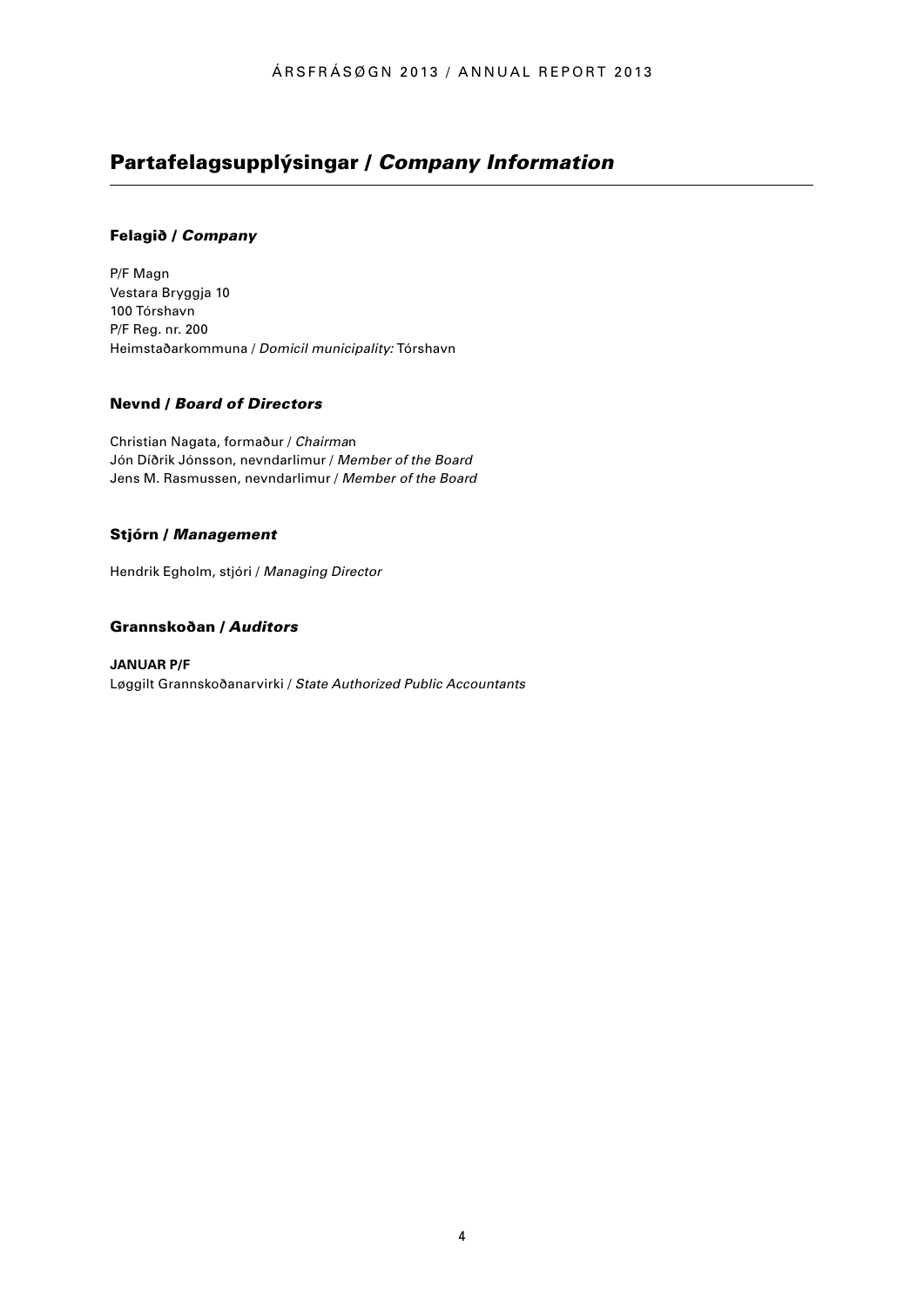# Roknskaparátekning / *Management statement*

Hervið verður ársfrásøgn fyri 2013 løgd fram. Ársfrásøgnin er gjørd samsvarandi ásetingunum í ársroknskaparlógini fyri stórar fyritøkur í flokki C og viðtøkum felagsins.

Tað er okkara fatan, at nýttur roknskaparháttur er hóskandi og at hann tryggjar, at ársfrásøgnin gevur eina rættvísandi mynd av ognum, skyldum, fíggjarligu støðuni, úrsliti av virksemi og peningastreymi felagsins.

Ársfrásøgnin verður løgd fyri aðalfundin, og mælt verður til at góðkenna hana.

The 2013 Annual Report is made according to the Faroese Financial Statements Act, and it fulfils the requirements for big companies in class C.

We find the accounting policies appropriate and we are convinced that they ensure that the annual report displays a true and fair view of the company's assets and liabilities, financial position, profit/loss, and cash flow.

The annual report will be presented to the annual meeting with a recommendation for approval.

Tórshavn, tann  $3/5$  2014

Stjór*n / Manageme* 

Hendrik Egholm stjóri / *Managing Director*

Nevnd / *Board of Directors* 

Christian Nagata formaður / *Chairman*

Díðrik Jónsson nevndarlimur / *Member of the Board* 

Jens Meinhard Rasmussen

nevndarlimur / *Member of the Board* Góðkent á aðalfundi, tann  $\frac{2}{15}$  /  $\frac{2014}{15}$ *Approved at annual general meeting* 

Fundarstjóri / *Chairman of the meeting*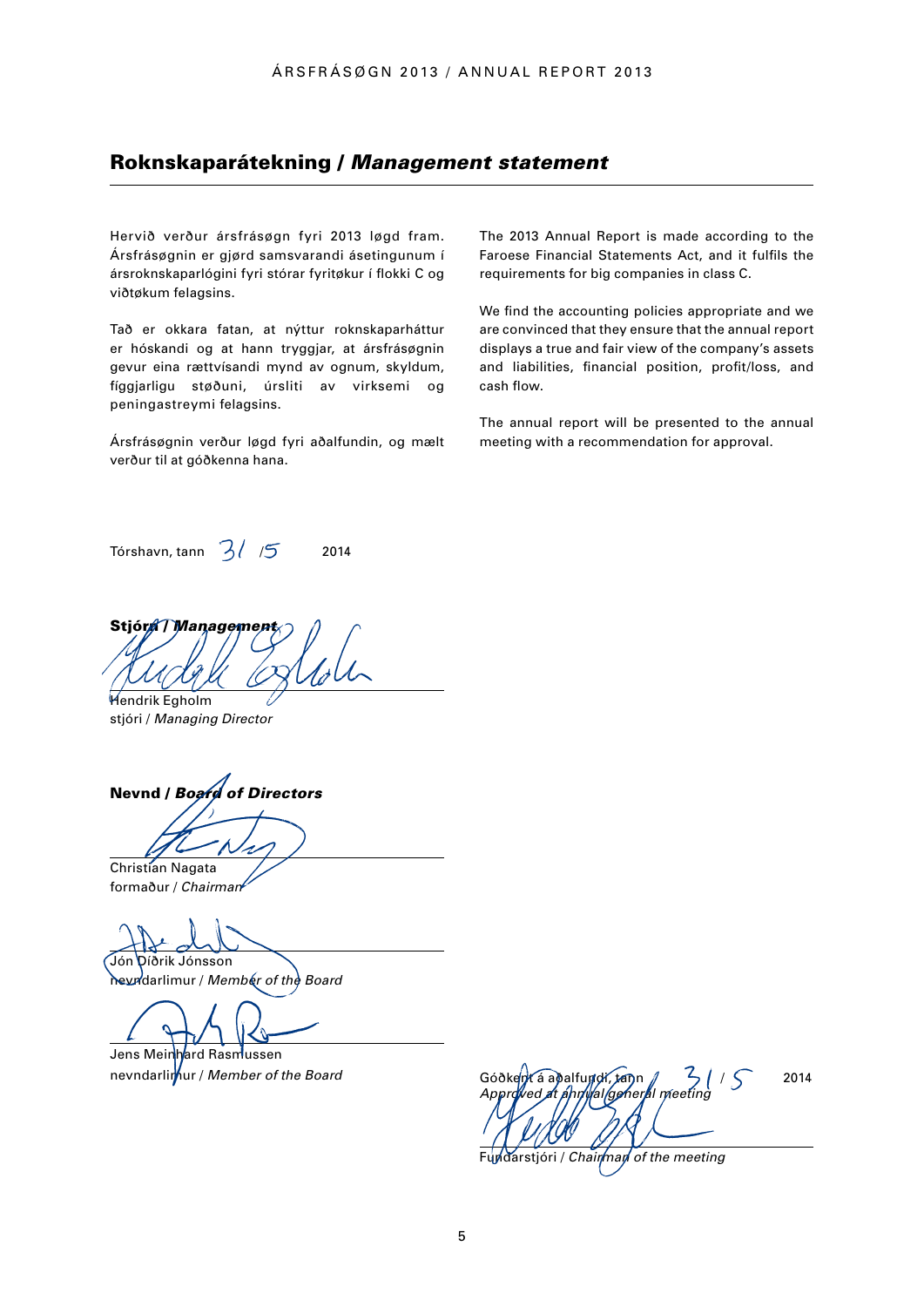# Høvuðstøl og lyklatøl / *Highlights and ratios*

| Rakstur / Profit and loss account (MIn kr.)                           | 2013  | 2012  | 2011  | 2010  | 2009  |
|-----------------------------------------------------------------------|-------|-------|-------|-------|-------|
| Nettosøla / Net turnover                                              | 847,7 | 779,9 | 664,9 | 690,7 | 528,9 |
| Rakstrarvinningur / Profit before financial items                     | 30,8  | 33,9  | 31,0  | 29,1  | 24,0  |
| Úrslit áðrenn skatt / Profit before tax                               | 26,1  | 24,8  | 20,6  | 22,6  | 12,4  |
| Partafelagsskattur / Company tax                                      | 5,9   | 5,5   | 4,0   | 5,5   | 3,7   |
| Ársúrslit / Profit after tax                                          | 20,2  | 19,4  | 16,6  | 17,0  | 8,8   |
| Fíggjarstøða / Balance sheet (MIn kr.)                                |       |       |       |       |       |
| Støðisogn / Fixed assets                                              | 212,8 | 218,0 | 221.7 | 216,9 | 227,8 |
| Umferðarfæ í alt / Current assets                                     | 115,5 | 121,3 | 110,2 | 91,4  | 94,5  |
| Aktiv íalt / Total assets                                             | 328,2 | 339,3 | 331,9 | 308,3 | 322,3 |
| Eginpeningur / Net capital                                            | 140,3 | 144,9 | 125,5 | 113,9 | 100,4 |
| Onnur lyklatøl / Other key ratios                                     |       |       |       |       |       |
| Rakstraravkast / Profit ratio <sup>1/</sup>                           | 3,6   | 4,3   | 4,7   | 4,2   | 4,5   |
| Ognaravkast / Return on the total capital <sup>2)</sup>               | 9,5   | 10,0  | 9,4   | 10,5  | 7,5   |
| Eginpeningsavkast / Return on net capital <sup>3)</sup>               | 14,4  | 13,4  | 13,2  | 14,9  | 8,7   |
| Gjaldførisevni / Liquidity ratio <sup>4)</sup>                        | 1,0   | 1,4   | 1,2   | 1,4   | 1,3   |
| Trygdarevni / Share of the net capital 5)                             | 42,7  | 42,7  | 37,8  | 36,9  | 31,2  |
| Vinningsbýtisprosent / Dividends in percent <sup>6)</sup>             | 0,0   | 0,0   | 3,8   | 3,0   | 2,0   |
| Lønarútreiðslur / Salaries and wages                                  | 32,9  | 33,0  | 30,0  | 29,1  | 28,6  |
| Iløgur í støðisogn / Investment in fixed assets                       | 9,2   | 11,0  | 19,2  | 5,0   | 4,4   |
| Arsverk í miðal / Number of employees, average                        | 75    | 77    | 72    | 70    | 70    |
| Søla av oljuvørum / Sales of oil products (1000 tons/m <sup>3</sup> ) | 138   | 100   | 94    | 138   | 130   |

1) Rakstrarvinningur / Nettosøla x 100 / *Profit before financial items / net turnover x 100* 

2) Úrslit áðrenn skatt og rentuútreiðslur / aktiv í alt x 100 / *Profit before tax and financial expenses / Total assets x100* 

3) Ársúrslit / Eginpeningur x 100 / *Profit after tax / Net capital x 100* 

4) Umferðarfæ / stuttfreistaða skuld / *Current assets / short-term debt* 

5) Eginpeningur / aktiv í alt x 100 / *Net capital / Total assets x 100* 

6) Vinningsbýti / Eginpeningur áðrenn vinningsbýti x 100 / *Dividends / net capital before dividend x 100*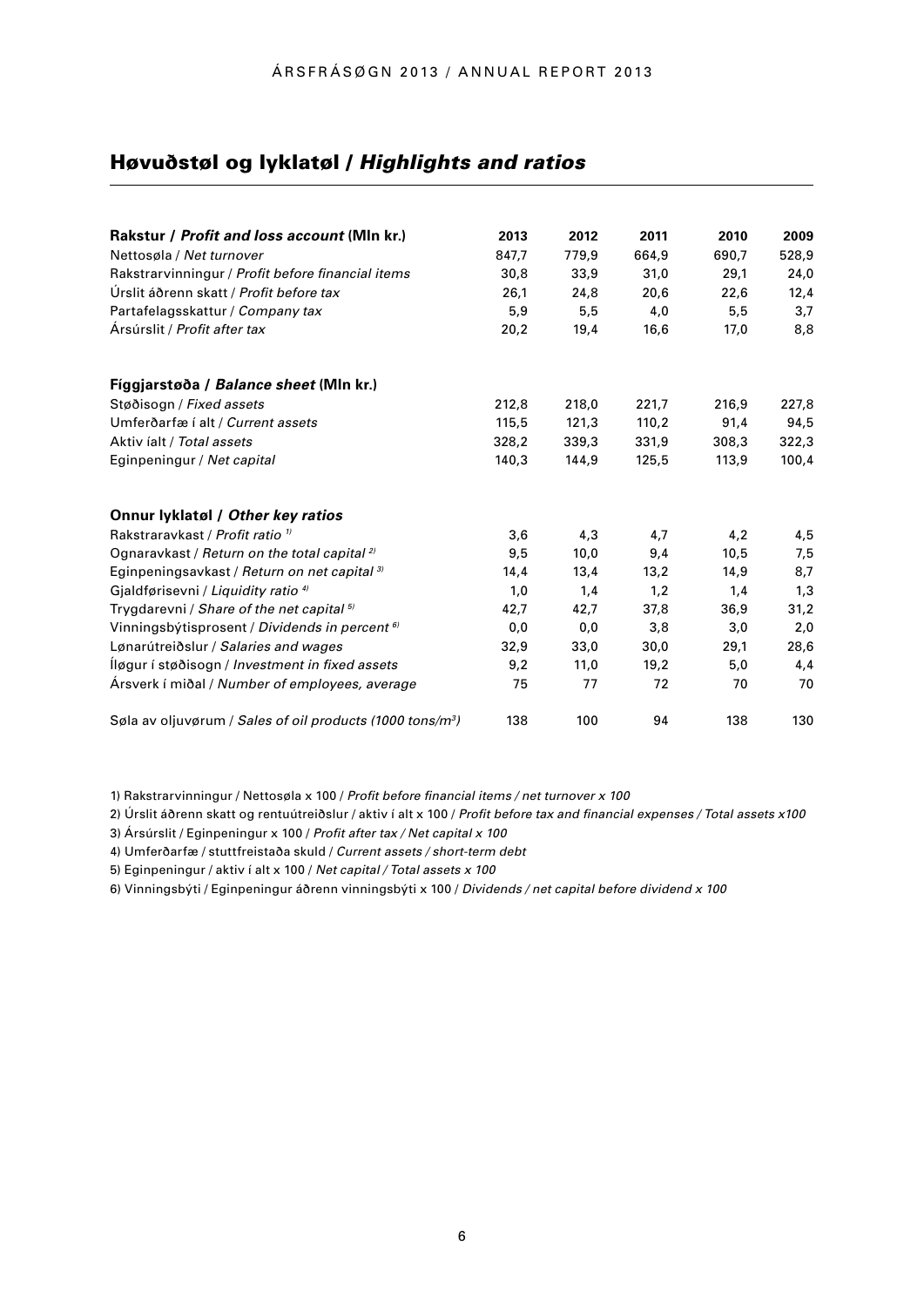# Leiðslufrágreiðing / *Management's review*

#### **P/F Magn**

Felagsins virksemi er at tryggja Føroyum og føroyingum orku. Hetta fyrst og fremst við at selja brenniolju til sethús, virki, akfør og skip, umframt smyrjiolju og allar vanligar tænastur og tænastulutir til miðstøðuhita. Eisini orkusparandi kondensketlar, hitapumpur og sólorkuskipanir. 11 bensinstøðir verða riknar undir Magn navninum.

Umframt høvuðsskrivstovu í Tórshavn, eru deildarskrivstovur í Klaksvík og á Tvøroyri. Magn hevur oljuog aðrar goymslur í Tórshavn, Nólsoy og Klaksvík. Felagið eigur tanga-, vøru- og lastbilar, sum hvønn dag lata olju til skip, virkir og húsarhald kring alt landið. Harumframt rekur Magn eina landsumfatandi hitatænastu.

Okkara missión, visión og virðir eru okkara leiðistjørnur fyri tí, sum starvsfólk okkara gera, og tí vit lova kundum, eigarum og samfelagnum sum heild.

Okkara missión er "Vit tryggja tær orku".

Okkara visión er "Vit vilja upplivast sum Føroya besti orkuveitari".

Okkara virðir eru:

- Kundin í fokus
- Vitan og førleiki leingi livið
- Skjótt er gott
- Gleði gevur megi

#### **Fíggjarliga gongdin**

Avlopið í 2013 gjørdist 20,2 mió kr. eftir skatt. Hetta er ein framgongd uppá 0,8 mió. kr. sammett við úrslitið í 2012. Sølan tilsamans var 847,7 mió. kr. ímóti 779,9 mió. kr. í 2012.

Rakstrarvinningurin í 2013 var lægri enn í 2012 orsakað av einum lægri bruttovinningi, ið einans lutvíst varð uppvigaður av lægri rakstrarútreiðslum.

Hinvegin gjørdist úrslitið áðrenn skatt betri enn í 2012. Væl lægri fíggjarkostnaðurin stavaði frá umleggingum í fígging og nýggjum fíggingaravtalum, eins og valutakurstapið var lægri enn í 2012.

Hóast afturgongd í rakstrarvinninginum, metir leiðsla felagsins, at úrslitið fyri 2013 er nøktandi.

#### **P/F Magn**

The company's purpose is to supply energy to the Faroes and the Faroese. First and foremost by selling fuels to households, the industry, vehicles and ships. But also by selling energy related products and services such as lubricant and standard central heating services and parts. The latter include energy saving condensing boilers, heating pumps and solar energy systems. Eleven service stations operate under the Magn brand.

In addition to the main office in Tórshavn, there are regional branches in Klaksvík and Tvøroyri. Magn has oil depots and other storage facilities in Tórshavn, Nólsoy, and Klaksvík. The company owns road tankers, vans, and trucks operating daily to fuel ships, the industry, and households throughout the Faroes. Furthermore Magn also boasts a nationwide "heating service".

Our mission, vision and values guide all our employees' work as well as our commitments to our customers, to our shareholders and to society as a whole.

Our mission is "We secure your energy".

Our vision is "We want to be perceived as the best energy supplier in the Faroes".

Our values are:

- The customer is the focus
- Wisdom and competency always
- Quick is good
- Happiness brings strength

#### **Finances**

The 2013 net profit was MDKK 20.2. This means that net profits increased roughly MDKK 0.8 compared to 2012. Sales totalled MDKK 847.7 against MDKK 779.9 in 2012.

Operating profits are slightly worse than in 2012 due to lower gross profits, which in turn were only partly offset by lower operating expenses.

The profits before tax are however much better than in 2012 due to lower financial expenses, caused by financial restructuring and new financing agreements, and lower exchange rate losses than in 2012.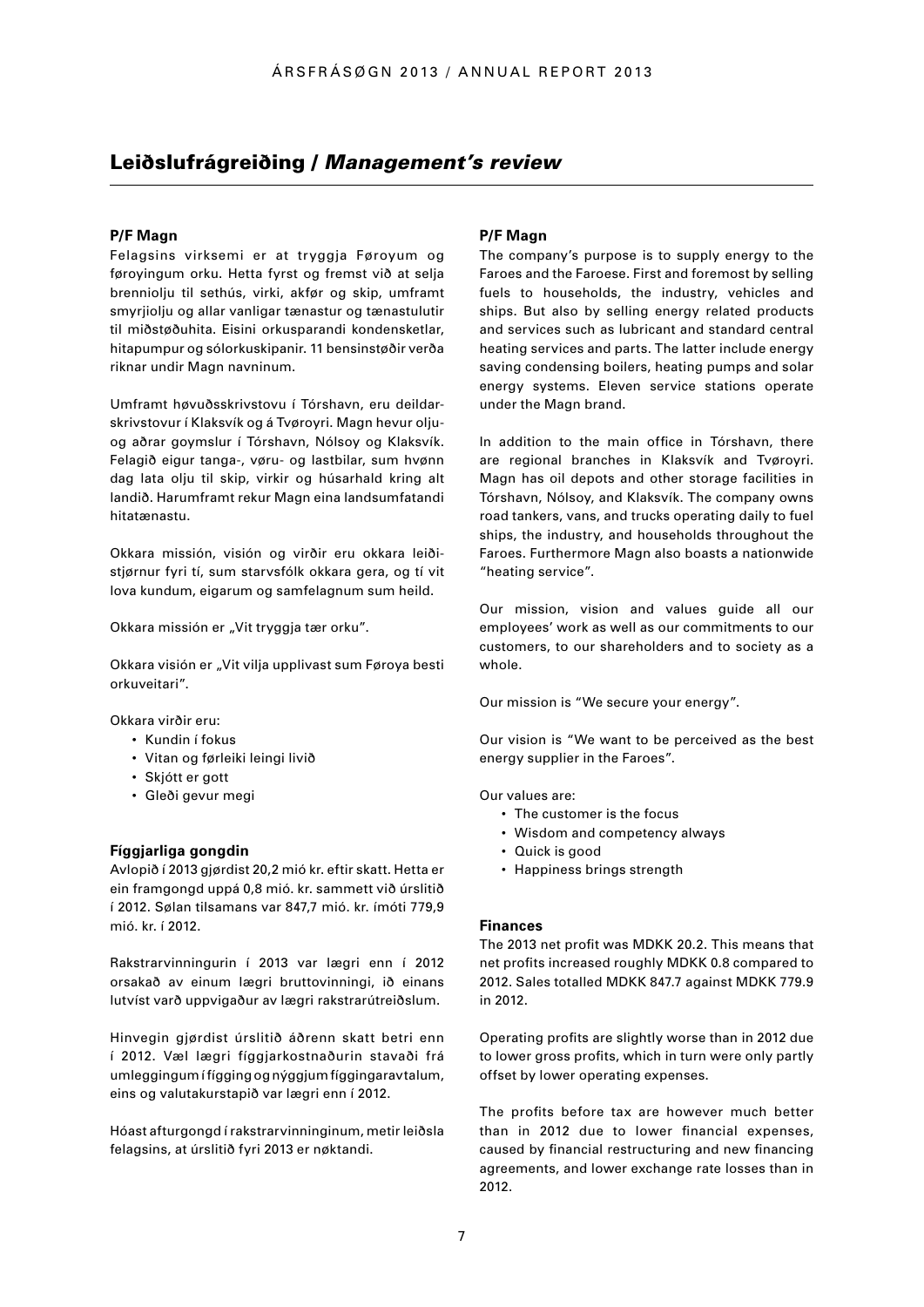#### **Formlig viðurskifti**

Síðani apríl 2009 hevur felagið borið navnið P/F Magn. P/F Magn hevur avtalu við Shellsamtakið um at umboða dygdargóðu Shell oljurnar í Føroyum.

#### **Marknaðarviðurskifti**

Felagið metir, at marknaðarpartarnir á bensini og diesel eru hækkaðir eitt vet í mun til 2012.

#### **HTU (Heilsa, Trygd og Umhvørvi) / HSEQ**

Virksemið hjá Magn krevur, at øll heilsu-, trygdar-, og umhvørvisviðurskifti verða tikin í størsta álvara. Okkara krøv til heilsu, trygd og umhvørvi eru strong, og virka framvegis í stóran mun, sum tá ið fyritøkan var partur av Shell samtakinum.

Á summum økjum eru trygdarkrøvini herd, og nýggjar mannagongdir settar í verk. Tað er eitt aðalmál at tryggja, at eingin kemur til skaða av okkara ávum, og at okkara virksemi er til minst møguligan skaða á umhvørvið.

Magn hevur tessvegna fastar og strangar mannagongdir fyri øll arbeiði, har váði er. Felagið hevur fastar mannagongdir um óhapp henda, bæði fyri felagið sjálvt, men eisini felags mannagongdir í samstarvi við onnur avvarandi, t.d. Tilbúgving Landsins og Effo. Ætlanin er, at Magn, Effo og Tilbúgving Landsins minst einaferð hvørt ár skulu hava felags venjing, við atliti at venja mannagongdir tá óhapp henda, har dálkandi og vandamikil evni eru involverað.

Í 2013 bleiv alt virksemi felagsins ISO 9001, 14001 og OHSAS 18001 góðkent av Det Norske Veritas (DNV). Hartil bleiv Magn Achilles og F-Pal skrásett í 2013.

#### **Rakstrargøgn**

Magn ger leypandi íløgur í nýggj rakstrargøgn til tess at gera raksturin av fyritøkuni so effektivan og tryggan sum gjørligt. Seinastu árini eru munandi íløgur gjørdar í m.a. nýggjar tangabilar, nýggjar skipanir av ymsum slagi, útbúnað á bensinstøðum og til smábátapumpur kring landið. Magn fylgir donskum lógum og reglum fyri reins og máting av øllum tangum á Magn bensinstøðum og oljugoymslum, hóast hesar lógir og reglur ikki eru galdandi í Føroyum.

Despite lower operating profits Magn's management considers the 2013 result to being satisfactory.

#### **Formal Aspects**

Since April 2009 the company has had the name P/F Magn. P/F Magn has an agreement with the Shell group about representing high quality Shell lubricants in the Faroes.

#### **Market Conditions**

The company estimates that its gasoline and diesel market shares have increased slightly in 2013 compared to 2012.

#### **HSEQ**

Due to Magn's operations health, safety, environmental, and quality matters are a top priority. Our health, safety, security, environmental, and quality standards are stringent and for the most parts remain the same as when the company was still a part of the Shell group. In certain areas, safety and security requirements have been tightened further and new procedures have been put in place. It is a chief concern for us to ensure that we do not cause people any harm due to our operations and that the environmental impact from our activities shall always be well identified and evaluated, in order to achieve a minimum impact on the environment.

This is why Magn has fixed and strict procedures for all high risk activities. The Company has set out procedures to be followed in the case of accidents, both internal procedures and joint external procedures in cooperation with other stakeholders, such as, Tilbúgving Landsins (the national emergency preparedness service) and Effo. Magn, Effo and Tilbúgving Landsins intend to carry out joint exercises annually to practice the procedures for dealing with accidents involving polluting or hazardous substances.

All of Magn's business areas were ISO 9001, 14001 og OHSAS 18001 certified in 2013. Certifying body was Det Norske Veritas (DNV). In addition to this, Magn was Achilles and F-Pal certified in 2013.

#### **Operating Equipment**

Magn continuously invests in new equipment in order to ensure that the company is run as efficiently, safely and securely as possible. Over the last years considerable investments have been made in, for example, new road tankers, different systems,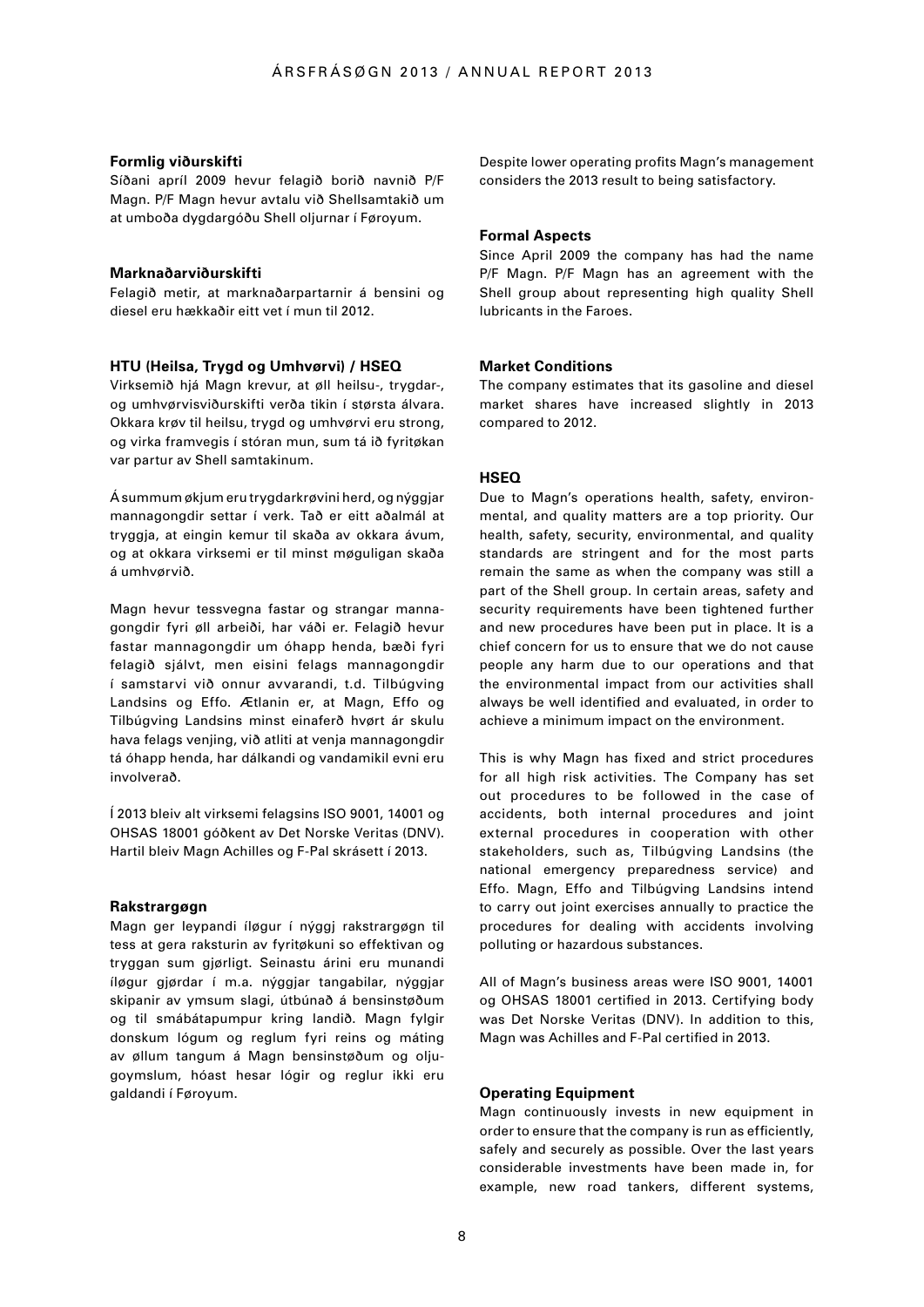#### **Váðar**

Marknaðarliga er váðin serstakliga knýttur at prísum og treytum fyri sølu av oljuúrdráttum, búskaparligu støðuni í samfelagnum og serliga búskaparligu støðuni í fiskivinnuni. Eisini er ein ávísur goymsluváði og valutaváði. Roynt verður at minka um goymsluváðan við at hava minst møguligt á goymslu, meðan valutaváðin verður stýrdur við at halda eitt vakið eyga við gongdini. Tað verða vanliga ikki nýtt serlig fíggjarlig amboð í hesum sambandi, tí mett verður, at váðin tó er lutfalsliga lágur í mun til fíggiarligu orku felagsins.

Magn hevur framhaldandi stórt fokus á skuldarar, og eftirlitið við skuldarum er munagott. Hetta fyri at minka sum mest um tapini. Váðin mótvegis serstakliga fiskivinnuni er sera stórur. Í londunum rundanum okkum verður olja vanliga ikki veitt fiskivinnuni uttan forútgjald. Hetta verður gjørt í Føroyum, og kredittíðin er vanliga long.

#### **Framtíðin**

Okkara mál er at hava leiðsluna í orkuvinnuni. Hetta gera vit við leypandi at dagføra og menna starvsfólk, vørur, tænastur og útbúnað okkara, tryggja kundum okkara eitt gott og kappingarført tænastustøði, samstundis sum vit vísa samfelagslig atlit. Hetta merkir eisini, at vit á Magn eru byrjað, og vilja halda áfram við, at leggja dent á eitt størri útboð av orkuloysnum, eisini innan alternativa orku.

Opinleiki, vitanarspjaðing og gott samskifti føra til bestu úrslitini. Bæði tá tað ræður um leiðslu og starvsfólk, og í viðurskiftum við okkara viðskiftafólk og alt samfelagið í síni heild.

Støðan í føroyska búskapinum er sum heild góð samanborið við onnur lond. Men privata nýtslan er framvegis lutfalsliga lág, eins og partar av fiskivinnuni framvegis hava trupulleikar. Trupult er at meta um, hvussu gongdin í heimsbúskapinum verður, og hvørji árin hon fer at hava á føroyska búskapin í 2014. Eisini er tað trupult at meta um gongdina í privatu nýtsluni, hóast tað hava verið ávísir glottar at hóma, og at meta um gongdina í teimum pørtum av fiskivinnuni, ið hava trupulleikar.

Samanumtikið metir leiðsla felagsins, at rakstrarvinningurin í 2014 verður á sama støði sum í 2013.

#### **Hendingar eftir roknskaparlok**

Eftir roknskaparárslok eru ikki farnar fram hendingar, ið hava týdning fyri metingina av ársfrásøgnini.

equipment for petrol stations and boat pumps across the country. Magn follows the Danish regulations in regards to cleaning, monitoring, and measuring the tank installations at the Magn service stations throughout the Faroes and at our oil depots, even though these regulations do not apply in the Faroe Islands.

#### **Risks**

Market risks are particularly linked to the oil price, the conditions of oil product sales, the overall domestic economic situation, and particularly the economic situation in the fishing industry. There is also a level of inventory risk and exchange rate risk. Magn strives to minimize inventory risk by keeping storage levels low, while exchange rate risks are managed through meticulous monitoring. In general, no specific financial instruments are used for this purpose, because the level of risk is considered low relative to the company's financial capacity.

Magn continues to focus on accounts receivable and maintains its increased monitoring of debtors in order to minimize losses. The risk in the fishing industry is very high. In our neighbouring countries fuel is usually not supplied to the ships without prepayment. This is not the case in the Faroes and fixed credit times are usually long.

#### **Future Prospects**

Our goal is to lead the energy sector. We strive to reach this goal by continuously training and upskilling our employees, by regularly updating and developing our products, services and equipment, by guaranteeing a sound and competitive level of service for our customers, while demonstrating our commitment to society. This also means that Magn has started to, and intends to continue to, prioritize a broader offer of energy solutions.

Transparency, knowledge dissemination and good communication lead to the best results. This is true for management and employees, but also for our customer relations and our place in society as a whole.

The current state of the Faroese economy is good compared to other countries. But private consumption is still relatively low and parts of the fishing industry are still struggling. It is difficult to assess how the global economy will evolve and what impact it will have on the Faroese economy in 2014. It is also hard to predict the development in the domestic private consumption, even if we have seen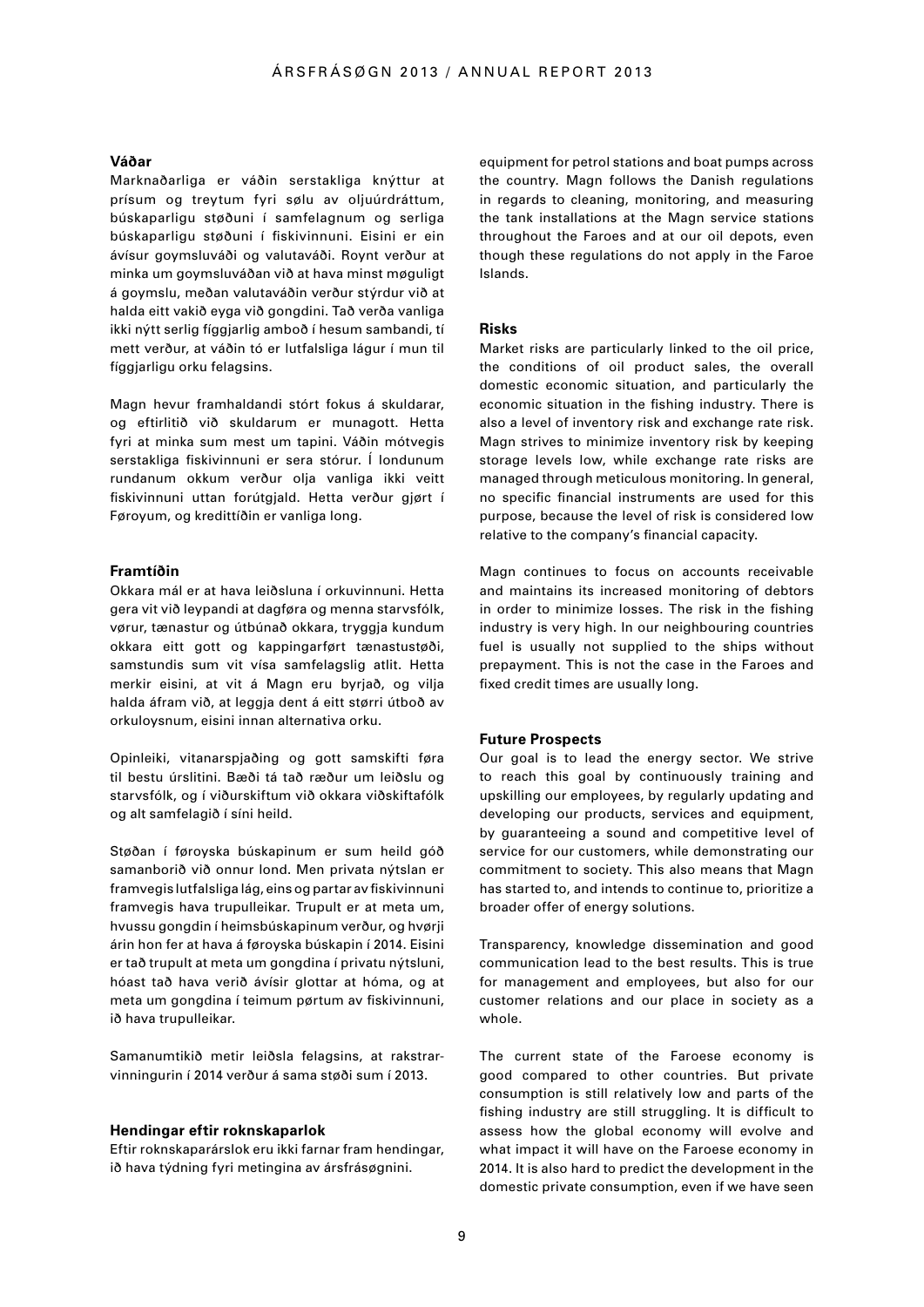#### **Partaeigaraviðurskifti**

Um ársskiftið skifti Magn høvuðspartaeigara frá Hedda ehf. til SF IV shlf. Í hesum sambandi keypti Magn 12% av egnum partabrøvum.

Sambært skrásetingum felagsins eiga hesir partaeigarar nú meira enn 5% av partapeninginum: SF IV shlf., Reykjavík; Skeljungur hf, Reykjavík. Móðurfelagið er SF IV shlf., Borgartún 19, 105 Reykjavík.

#### **Býtið av úrslitinum**

Nevndin hevur uppskot um, at ársúrslitið uppá kr. 20.200.241 verður býtt soleiðis:

| Flutt frá undanfarnum árum    | 58.220.034 kr. |
|-------------------------------|----------------|
| Keyp av egnum partabrøvum     | 20.656.731 kr. |
| Útgoldið vinningsbýti         | 4.130.000 kr.  |
| Ársúrslit                     | 20.200.241 kr. |
| Til taks                      | 53.633.544 kr. |
| Vinningsbýti til partaeigarar | 0 kr.          |
| Flutt til næsta ár            | 53.633.544 kr. |

some positive signs, and it is also difficult to predict the development in the struggling part of the fishing industry.

All in all, Magn's management expects similar operational profits in 2014 as in 2013.

#### **Events after the Closing of the Accounts**

No events have taken place after the closing of the accounts, which are of significance to the assessments made in the annual report.

#### **Shareholders**

Around the year end Magn changed majority shareholder from Hedda ehf. to SF IV shlf. And as a part of this 'transaction' Magn purchased 12% of the company's own shares.

According to the company's shareholder registry, the following shareholders hold more than 5% of the share capital: SF IV shlf., Reykjavík; Skeljungur hf, Reykjavík. The parent company is SF IV shlf., Borgartún 19, 105 Reykjavík, Iceland.

#### **Distribution of profit**

The board proposes to distribute the annual profits of DKK 20,200,241 kr. as follows:

| Carried over from previous years | 58,220,034 kr. |
|----------------------------------|----------------|
| Purchase of own shares           | 20,656,731 kr. |
| Dividens paid                    | 4,130,000 kr.  |
| Annual profit                    | 20,200,241 kr. |
| Available                        | 53.633.544 kr. |
| Dividends for shareholders       | 0 kr.          |
| Carried over to next year        | 53,633,544 kr. |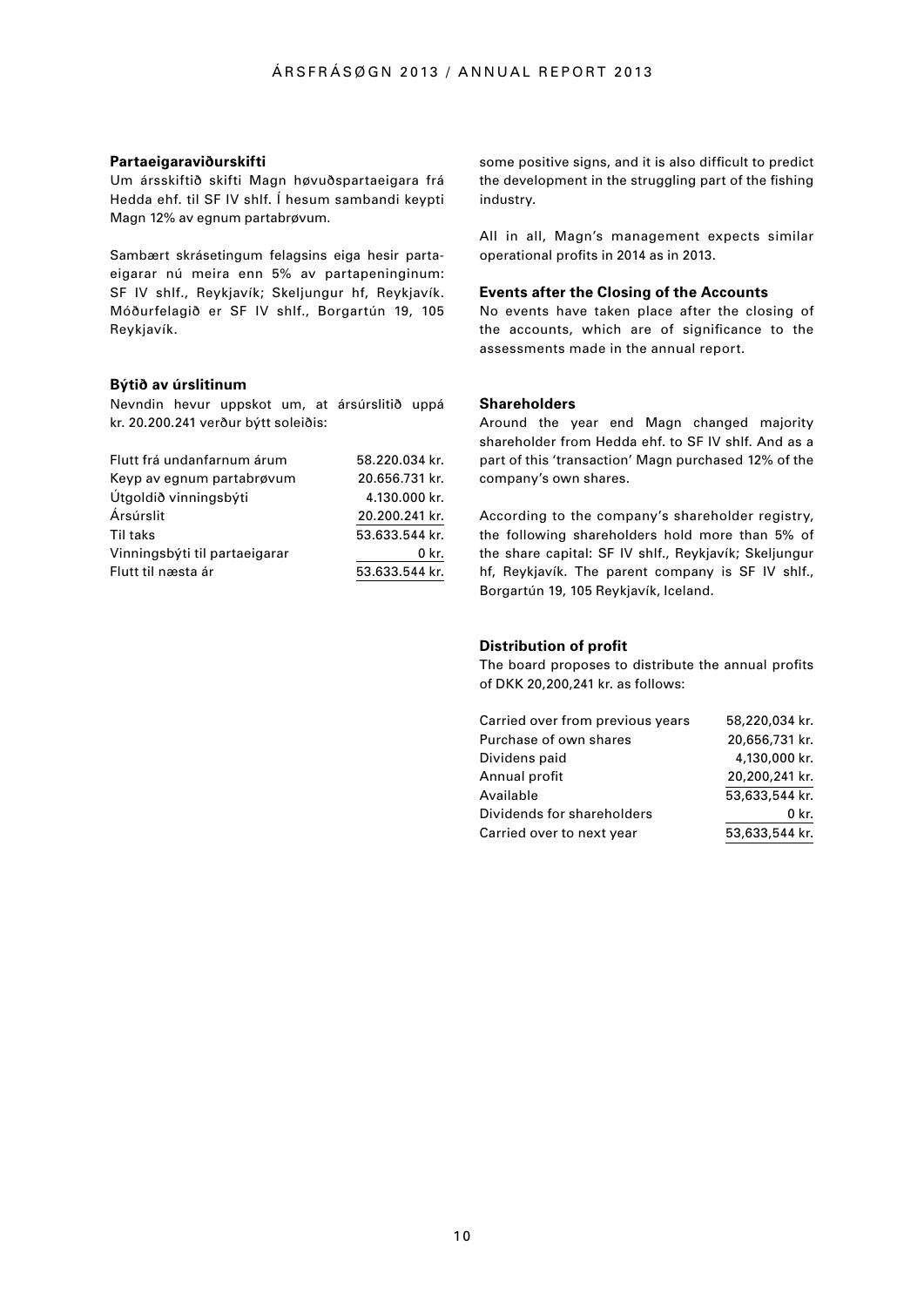# Nýttur roknskaparháttur / *Accounting policies*

#### **ALMENT**

Ársfrásøgnin hjá P/F Magn er gjørd í samsvar við ársroknskaparlógina fyri stórar fyritøkur í roknskaparflokki C.

Felagið hevur avgjørt at seta roknskapin upp í frásøguhátti, starvsbýtt.

Upphæddirnar í roknskapinum eru í donskum krónum.

### **UM INNROKNING OG VIRÐISÁSETING**

Inntøkur verða innroknaðar, so hvørt tær eru vunnar, herundir eisini virðisjavningar av fíggjarligum ognum og skyldum. Í rakstrarroknskapinum verða somuleiðis innroknaðir allir teir kostnaðir, ið viðvíkja árinum, herundir eisini av- og møguligar niðurskrivingar.

Ognir verða innroknaðar í fíggjarstøðuna, tá sannlíkt er, at tær í framtíðini vilja geva fyritøkuni fíggjarligar fyrimunir, og at virðið kann ásetast álítandi.

Skyldur verða innroknaðar í fíggjarstøðuna, tá ið sannlíkt er, at tær í framtíðini taka fíggjarligar fyrimunir úr fyritøkuni, og at virðið kann ásetast álítandi.

Við fyrstu innrokning verða ognir og skyldur tiknar við til útveganarvirði. Síðani verða hesar virðisásettar, sum greitt frá niðanfyri undir teimum einstøku postunum.

Innrokningar og virðisásetingar taka hædd fyri tapi og tapsváðum, ið vóru væntað, tá ið roknskapurin varð lagdur fram til góðkenningar.

Roknskaparliga virðið á støðisogn verður gjøgnumgingið árliga, fyri at staðfesta um greiðar ábendingar eru um størri/týðandi virðisminkingar enn staðfest í avskrivingum, og kann henda gjøgnumgongd føra við sær niðurskrivingar.

#### **RAKSTRARROKNSKAPURIN**

Nettosølan verður innroknað í rakstrarroknskapin, sum fakturerað og kontant søla. Sølan verður innroknað uttan MVG og frádrigin møguligum avsláttri í sambandi við søluna. Íroknað í sølu og

### **GENERAL**

The annual report has been prepared in accordance with the Faroese Financial Statements Act, for big companies in class C.

The company has chosen to prepare the annual accounts in report form, divided by functions.

All financial figures are in Danish Kroner.

#### **RECOGNITION AND MEASUREMENT**

Revenues are recognized in the Income Statement as they are earned. This also applies to valuation differences of financial assets and liabilities. All expenses concerning the year are also recognized in the Income Statement, and this includes also all depreciations and possible writedowns.

Assets are recognized in the balance sheet when the financial benefits from the assets likely will flow to the company and these values can be measured reliably.

Liabilities are recognized in the balance sheet when the financial benefits from the liability are likely to flow from the company, and these values can be measured reliably.

At initial recognition, assets and liabilities are measured at acquisition value. Subsequently these will be measured as described in the sections below regarding the individual items.

Recognising and measurement are taking into due consideration losses and risks, which were expected at the time when the Annual Report is authorized for issue.

In order to check for significant changes/decrease in value as compared to the scheduled depreciations, the book value of noncurrent assets is evaluated on an annual basis. This check might result in write downs.

### **INCOME STATEMENT**

Net turnover is being recognized in the Income Statement as invoiced and cash sales in the period,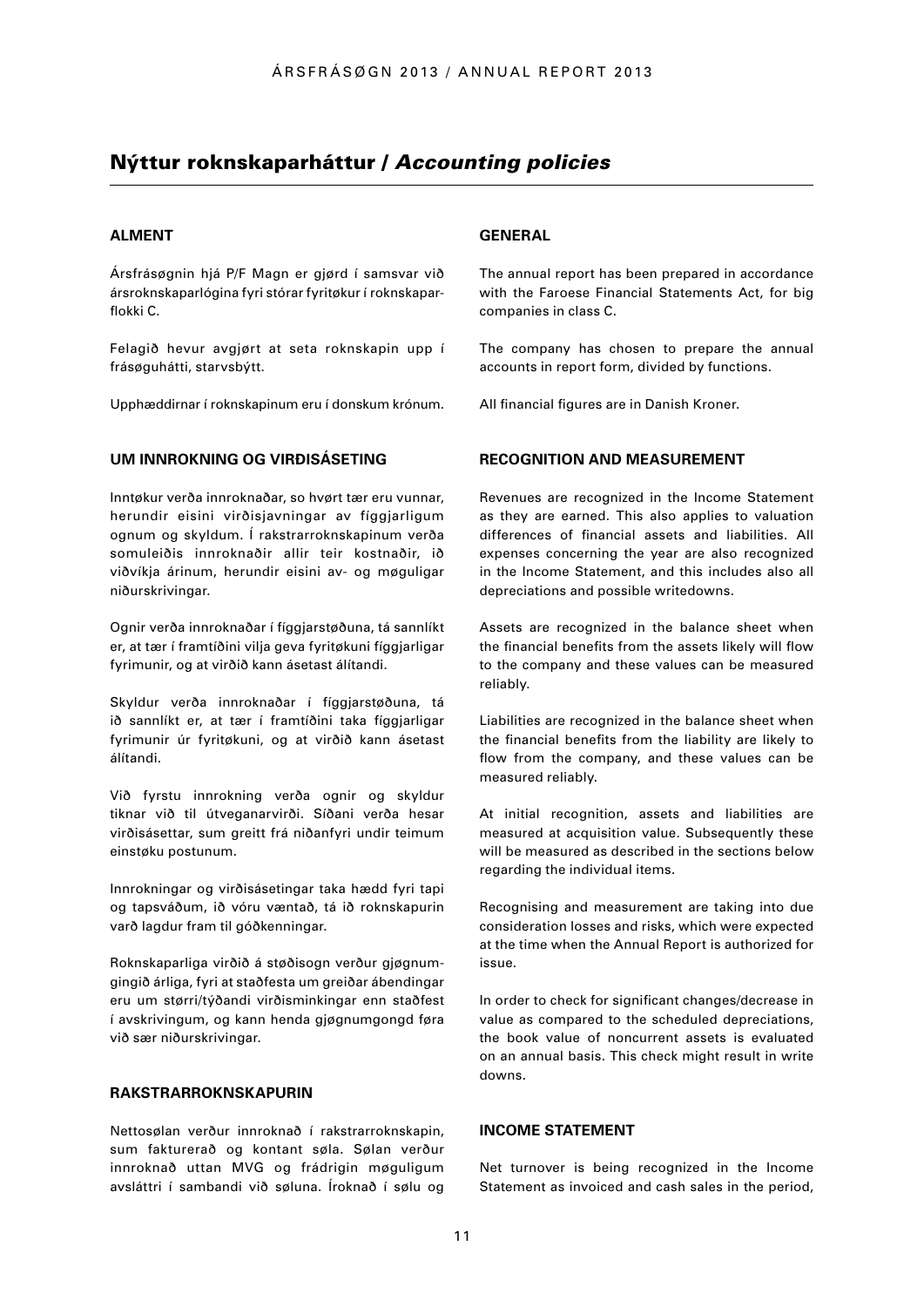framleiðslukostnaði er serliga brennioljuavgjaldið. Undantikin at gjalda brennioljuavgjald eru bara skip yvir 20 BRT.

Í framleiðslukostnaðin verða innroknaðir beinleiðis og óbeinleiðis kostnaðir, ið hava við nettosøluna at gera, harundir eisini avskrivingar og lønir.

Í sølukostnaðin verða innroknaðir allir sølukostnaðir, útreiðslur til flutning og goymslur innanlands, umframt avskrivingar og lønir í hesum sambandi.

Í fyrisitingarkostnaðin verður innroknaður allur kostnaður til umsiting, herundir eisini avskrivingar og lønir í hesum sambandi.

#### **Fíggjarpostar og gjaldoyra**

Fíggjarligar inntøkur og kostnaðir verða innroknað við teimum upphæddum, sum viðvíkja roknskaparárinum. Fíggjarpostar umfata rentuinntøkur og útreiðslur, aðrar kostnaðir knýttir at fígging felagsins, umframt staðfestur og ikki staðfestur kursvinningur og tap í sambandi við handil í fremmandum gjaldoyra.

Transaktiónir í fremmandum gjaldovra eru umroknaðar til kursin, sum var galdandi á transaktiónsdegnum. Ikki avroknaðar ognir og skyldur í fremmandum valuta verða við árslok umroknaðar til danskar krónur til síðsta almenna gjaldoyrakurs við árslok.

Allir gjaldoyrakursmunir verða innroknaðir í rakstrarroknskapin undir fíggjarpostum.

#### **Skattur**

Skattur av ársúrslitinum er roknaður við støði í úrsliti áðrenn skatt, tillagað fyri ikki skattskyldugar inntøkur og útreiðslur.

Avsetingin til útsettan skatt verður roknað við 18% av teimum tíðarbundnu avvikunum, sum stava frá, at inntøkur og útreiðslur ikki verða tiknar við í rakstrarroknskapinum og skattskyldugu inntøkuni í sama tíðarskeiði.

without Value Added Taxes and with deduction of discounts.

There is however a special duty on diesel and gas oil included in the net turnover and cost of sales. This special oil duty is invoiced to all customers except for ships larger than 20 GT.

In Cost of Sales all direct and indirect expenses connected with the net turnover are recognized, including depreciation and salaries.

In Sales and Distribution costs are recognized all sales expenses, domestic distribution and storage expenses, including depreciation and salaries.

In Administration Costs all expenses to administration, including depreciation and salaries are recognized.

#### **Financial items and currency**

Financial income and expenses are recognized with the amounts concerning the actual accounting period. Financial items include interest income and expense, other expenses related to the financing of the company, and realized and unrealized valuation differences in relation with transactions and positions in foreign currency.

Transactions in foreign currency are converted with the exchange rate on the day of transactions. Assets and liabilities in foreign currency are by year end converted to Danish Kroner at the official exchange rate at year end.

All exchange rate differences are recognized in the Income Statement as financial items.

#### **Taxes**

Tax of the year's profit is calculated from the starting point of the annual result before tax, adjusted for nontaxable income and expenses.

Deferred tax is provided for with 18% of any of the periodic divergences between the annual accounts and tax account results.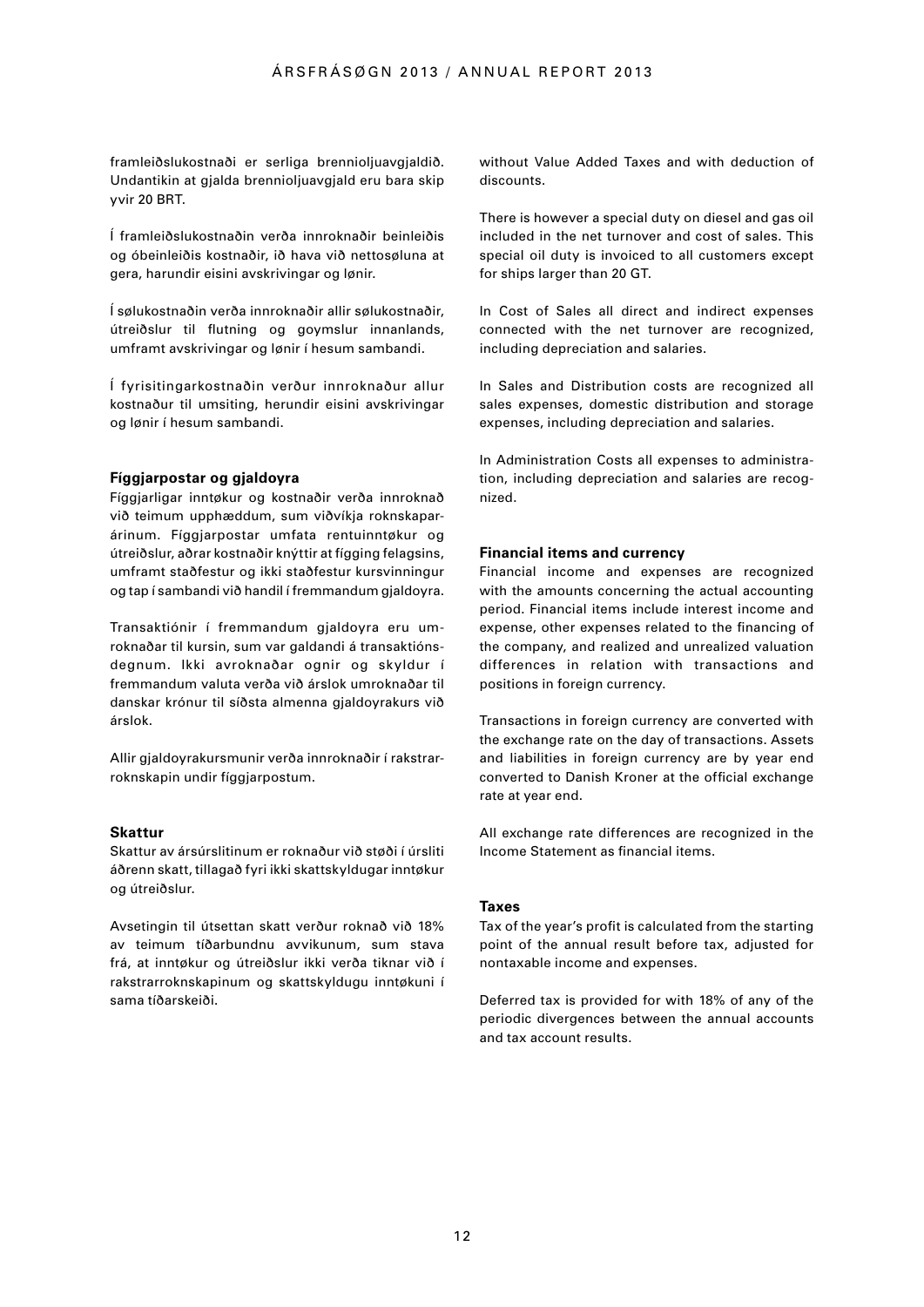### **FÍGGJARSTØÐA**

#### **Støðisogn**

Materiell støðisogn er upptikin í roknskapinum við útveganarvirðinum við afturatløgdum uppskrivingum og frádrátti av gjørdum av- og niðurskrivingum.

Immateriell støðisogn, í hesum sambandi goodwill, er tikið við í roknskapinum sum munur millum bókaða virðið og handilsvirðið í sambandi við at felagið varð selt í 2007, og tá ið P/F 21 mai 2007 og táverandi P/F Føroya Hedda vóru samanløgd í 2008, við síðstnevnda sum framhaldandi felagi. Upprunaligt goodwill er tó lækkað í sambandi við samanleggingina, og nýggjum virðismetingum/ uppskrivingum av bygningum og økjum í hesum sambandi.

Avskrivingarnar eru linierar, mettar eftir restlivitíðini hiá aktivinum:

| Bygningar og øki           | 10-50 ár |
|----------------------------|----------|
| Tøkniútbúnaður og maskinur | 8-25 ár  |
| Rakstrargøgn og innbúgv    | 3-10 ár  |
| Goodwill                   | 20 ár    |

Goodwill verður avskrivað yvir meira enn 5 ár og er hetta orsakað av eini mettari brúkstíð, ið er gjørd við atliti at væntaðum framtíðar inntøkum frá virkseminum, ið hetta goodwill er knýtt at.

Støðisogn verður niðurskrivað til endurvinningarvirði, um hetta er lægri enn roknskaparliga virðið.

#### **Vørugoymslur**

Goymslur verða virðisásettar til útveganarvirði ella kostprís, gjørt upp eftir FIFO regluni ella til nettorealisatiónsvirði, har hetta er lægri.

#### **Áogn**

Er tikin við í roknskapin til bókað virði við frádrátti av avsetingum til væntað tap, ið er gjørt út frá eini metan av tapsvandanum hjá tí einkulta skuldaranum.

#### **Skuld**

Fíggjarligar skyldur verða innroknaðar sum lántøka til útveganarvirði. Eftirfylgjandi verða fíggjarligar skyldur innroknaðar til upprunaliga útveganarvirðið, frátrekt avdráttir uppá skuldina.

Vinningsbýti verður innroknað sum stuttfreistað skuld.

#### **BALANCE SHEET**

#### **Fixed Assets**

Tangible assets are recognized initially at acquisition value pluss revaluations less deduction of accumulated depreciation and write-downs.

Intangible assets, in this occasion goodwill, is recognized as the difference between the trade value and book value of the company at the time the company was sold in 2007, and when P/F 21 Mai 2007 and P/F Føroya Hedda were merged in 2008, with the latter as the continuing company. Initial goodwill is however deducted in connection with the merger, and the performed revaluations of tangible assets (land and buildings) at that time.

Depreciation of the assets is made on a straightline basis according to the expected lifetime as follows:

| Buildings and land                | $10-50$ years |
|-----------------------------------|---------------|
| Technical equipment and machinery | 8-25 years    |
| <b>Fixtures</b>                   | $3-10$ years  |
| Goodwill                          | 20 years      |

Hence goodwill is being depreciated longer than 5 years, and this is based upon the expected future operating income flowing from the operations that this goodwill is connected to.

Fixed assets are written down to net realizable value if this is lower than book value.

#### **Stocks**

Stocks are at acquisition value or cost price calculated according to the FIFO principle, or net realisation value, whichever is lower.

#### **Accounts Receivables**

Accounts receivables are entered at the booked value with deduction for provision for covering expected losses, which are set by individual assessments.

#### **Debts**

Financial liabilities are recognized as loans at initial acquisition value. Subsequently liabilities are recognized at initial acquisition value less instalments on these loans.

Dividends are recognized as short term debt.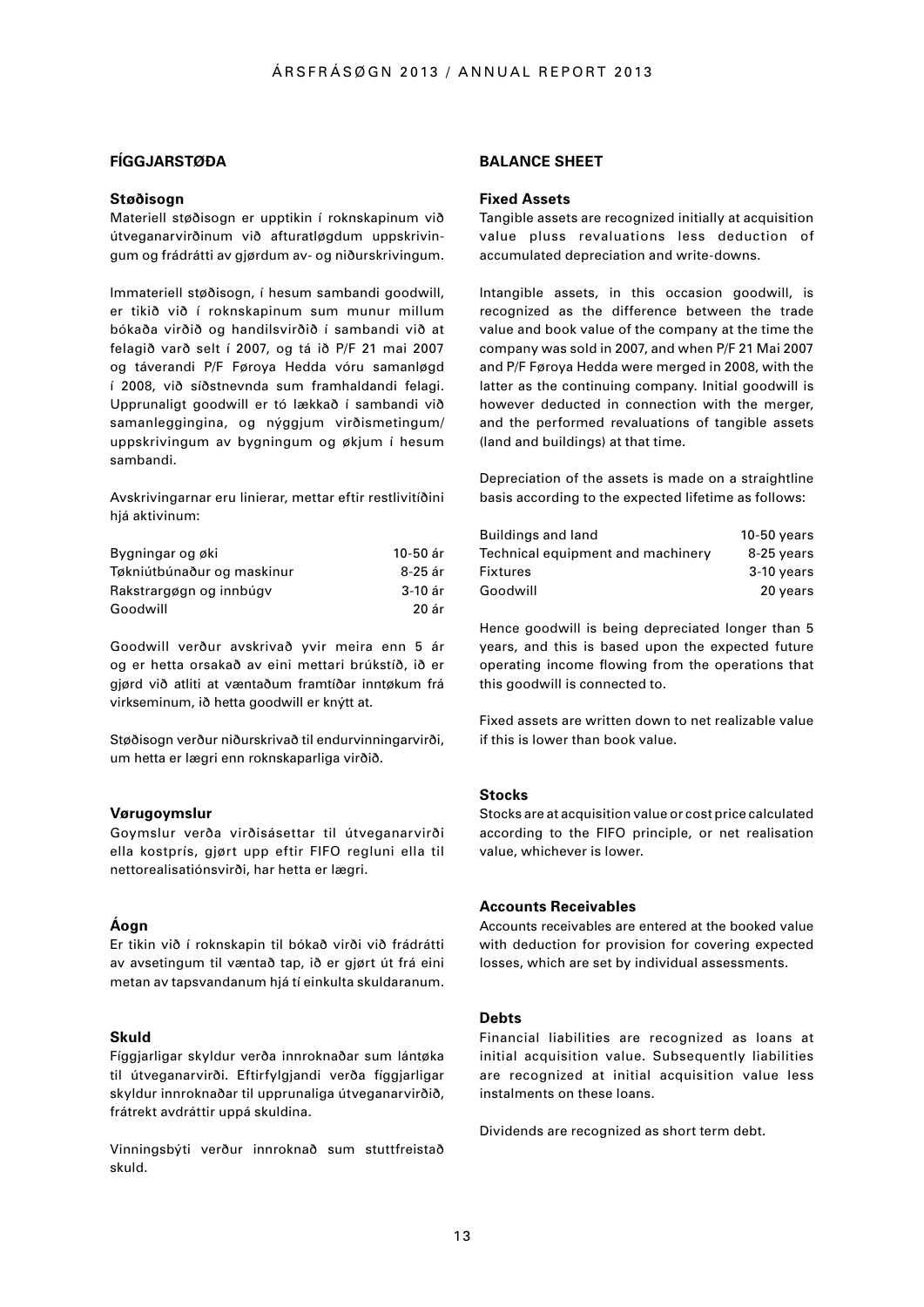Kostnaðir í sambandi við fíggjarligu skyldurnar verða tiknir við í rakstrarroknskapin undir fíggjarkostnaði í tí roknskaparárinum hesir verða staðfestir.

**PENINGASTREYMSYVIRLIT** 

Peningsstreymsyvirlitið er sett upp eftir óbeinleiðis háttinum, og vísir gjaldførisávirkanina frá rakstri, íløgum og fígging.

Tøkur peningur við ársbyrjan og ársenda er samansett av tøkum kassapeningi og innistandandi í peningastovni.

Expenses connected to the liabilities are recognized in the Income Statement as financial expenses for the actual accounting period.

### **CASH FLOW ANALYSIS**

The cash flow analysis is prepared according to the indirect method showing the cash flow from operations, investments, and financing activities.

The cash positions by year start and year end consist of cash in hand and bank deposits.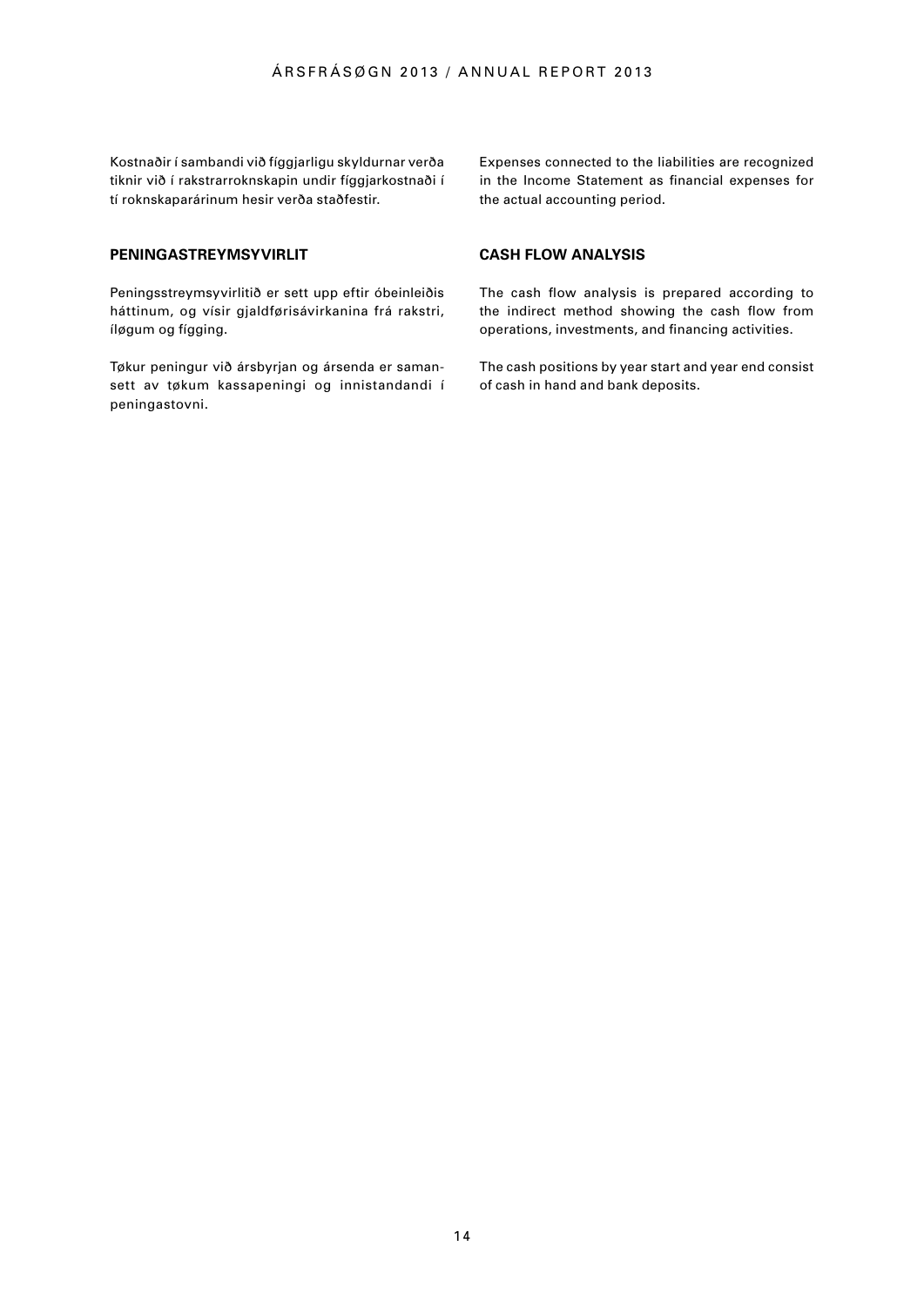# Átekning frá óheftum grannskoðara / *Independent Auditor's Report*

#### **Til kapitaleigararnar í Magn P/F**

#### **Átekning á ársroknskapin**

Vit hava grannskoðað ársroknskapin hjá Magn P/F fyri roknskaparárið 1. januar – 31. desember 2013 við nýttum roknskaparhátti, rakstrarroknskapi, fíggjarstøðu, peningastreymi og notum. Ársroknskapurin er gjørdur eftir ársroknskaparlógini

#### **Ábyrgd leiðslunnar av ársroknskapinum**

Leiðslan hevur ábyrgdina av at gera ein ársroknskap, ið gevur eina rættvísandi mynd í samsvari við ársroknskaparlógina. Leiðslan hevur harumframt ábyrgdina av innanhýsis eftirlitinum, ið leiðslan metir skal til fyri at ársroknskapurin kann gerast uttan týðandi skeivleikar, uttan mun til um skeivleikarnir standast av sviki ella mistøkum.

### **Ábyrgd grannskoðarans**

Okkara ábyrgd er, við støði í grannskoðanini, at gera eina niðurstøðu um ársroknskapin. Vit hava grannskoðað samsvarandi altjóða standardum um grannskoðan og eftir øðrum ásetingum í føroysku grannskoðanarlóggávuni. Hetta krevur, at vit halda tey etisku krøvini og leggja til rættis og grannskoða fyri at fáa grundaða vissu fyri, at tað ikki eru týðandi skeivleikar í ársroknskapinum.

Grannskoðanin ber í sær, at gjørd verða tey grannskoðaraarbeiði, sum skulu til fyri at fáa grannskoðanarprógv fyri upphæddum og upplýsingum í ársroknskapinum. Grannskoðarin metir um, hvat arbeiði skal gerast, herundir metir hann um vandan fyri týðandi skeivleikum í ársroknskapinum, uttan mun til um skeivleikarnir standast av sviki ella mistøkum. Í váðametingini hevur grannskoðarin eisini innanhýsis eftirlitið í huga, ið skal til fyri at felagið kann gera ein ársroknskap, sum gevur eina rættvísandi mynd. Hetta verður gjørt fyri at leggja grannskoðanina til rættis eftir umstøðunum og ikki fyri at gera eina niðurstøðu um dygdina á innanhýsis eftirlitinum. Grannskoðanin ber eisini í sær, at mett verður um roknskaparhátturin, sum leiðslan nýtir, er hóskandi, um tær roknskaparligu metingar, sum leiðslan hevur gjørt eru rímiligar, og hvussu ársroknskapurin sum heild er gjørdur.

#### **To the shareholders of Magn P/F**

#### **Report on the Financial Statements**

We have audited the financial statements of Magn P/F for the financial year January 1st to December 31st 2013, which comprise a summary of significant accounting policies, income statement, balance sheet, cash flow statement and notes. The financial statements are prepared in accordance with the Faroese Financial Statements Act.

### **Management's responsibility for the Financial Statements**

The Management is responsible for the preparation of financial statements that give a true and fair view in accordance with the Faroese Financial Statements Act and for such internal control as the Management determines is necessary to enable the preparation of financial statements that are free from material misstatement, whether due to fraud or error.

#### **Auditor's Responsibility**

Our responsibility is to express an opinion on the financial statements based on our audit. We conducted our audit in accordance with International Standards on Auditing and additional requirements under Faroese Audit regulation. This requires that we comply with ethical requirements and plan and perform the audit to obtain reasonable assurance about whether the financial statements are free from material misstatements.

An audit involves performing procedures to obtain audit evidence about the amounts and disclosures in the financial statements. The procedures selected depend on the auditor's judgement, including the assessment of the risks of material misstatements of the financial statements, whether due to fraud or error. In making those risk assessments, the auditor considers internal control relevant to the entity's preparation of financial statements that give a true and fair view in order to design audit procedures that are appropriate in the circumstances, but not for the purpose of expressing an opinion on the effectiveness of the entity's internal control. An audit also includes evaluating the appropriateness of accounting policies used and the reasonableness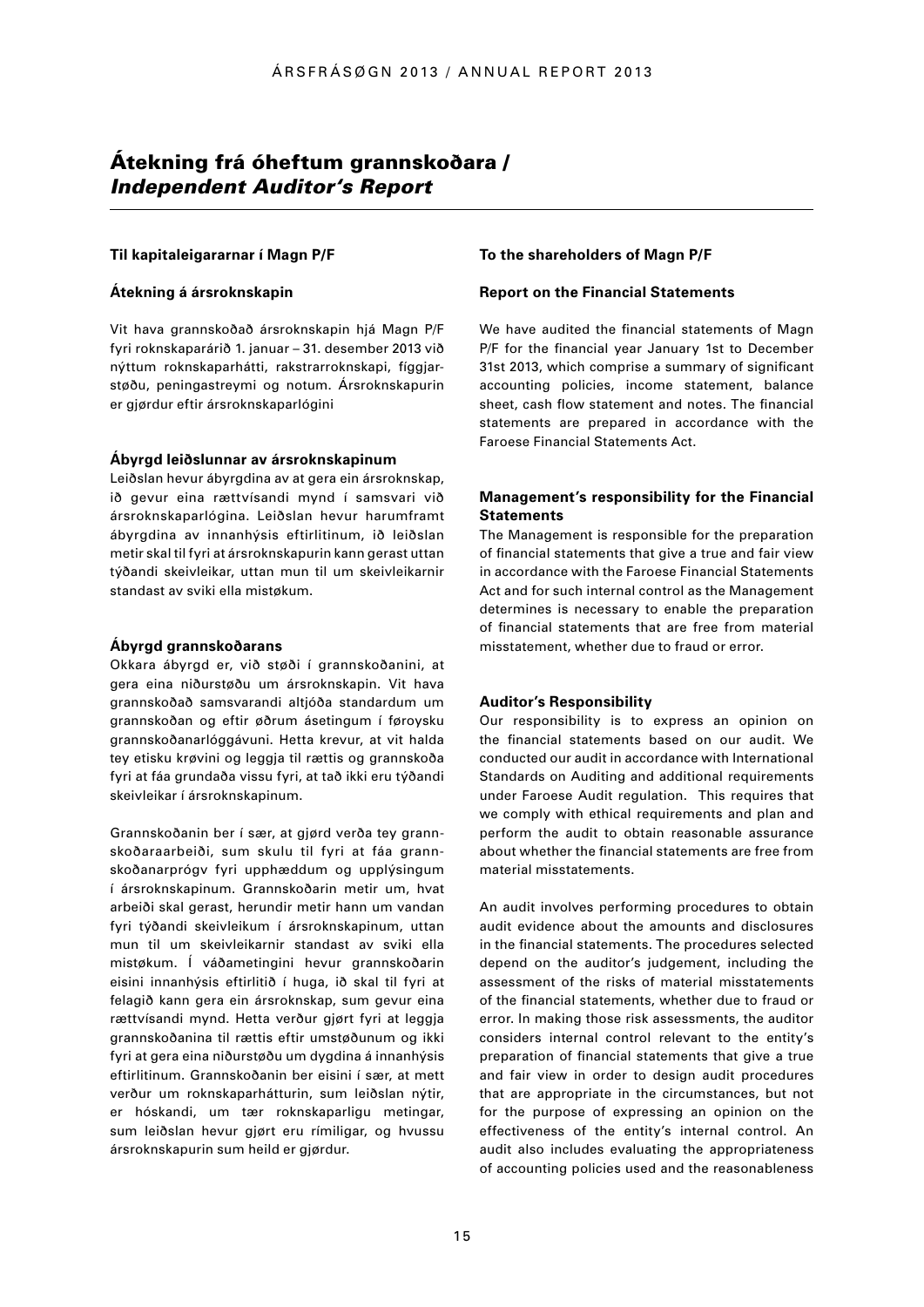Tað er okkara fatan, at vit hava fingið nøktandi grannskoðanarprógv, ið kann vera grundarlag undir okkara niðurstøðu.

Grannskoðanin hevur ikki givið orsøk til fyrivarni.

#### **Niðurstøða**

Tað er okkara fatan, at ársroknskapurin gevur eina rættvísandi mynd av felagsins ognum, skyldum og fíggjarligu støðu 31. desember 2013 og av úrslitinum av virksemi og peningastreymi felagsins í roknskaparárinum 1. januar – 31. desember 2013 samsvarandi ársroknskaparlógini.

#### **Ummæli av leiðslufrágreiðingini**

Vit hava, sum ásett í ársroknskaparlógini, lisið leiðslufrágreiðingina. Vit hava ikki gjørt annað í hesum sambandi, tá ið ársroknskapurin varð grannskoðaður.

Útfrá omanfyri standandi er tað okkara fatan, at upplýsingarnar í leiðslufrágreiðingini eru í samsvari við ársroknskapin.

of accounting estimates made by the Management, as well as the overall presentation of the financial statements.

We believe that the audit evidence we have obtained is sufficient and appropriate to provide a basis for our opinion.

The audit has not resulted in any qualification.

#### **Opinion**

In our opinion, the financial statements give a true and fair view of the Company's financial position at December 31st 2013 and of the results of the operations and cash flows for the financial year January 1st to December 31st 2013 in accordance with the Faroese Financial Statements Act.

#### **Statement on the Management's review**

Pursuant to the Faroese Financial Statements Act, we have read the Management's review. We have not performed any further procedures in addition to the audit of the financial statements.

On this basis, it is our opinion that the information provided in the Management's review is consistent with the financial statements.

Tórshavn, hin 2014 / *Tórshavn, 2014* 

#### **Januar P/F**

Løggilt Grannskoðanarvirki P/F / *State Authorized Public Accountants P/F*

Jørmann Petersen Statsaut. revisor / *State Authorized Public Accountant* 

Jóanes Olsen

krásettur Grannskoðari / *Registered Public Accountant*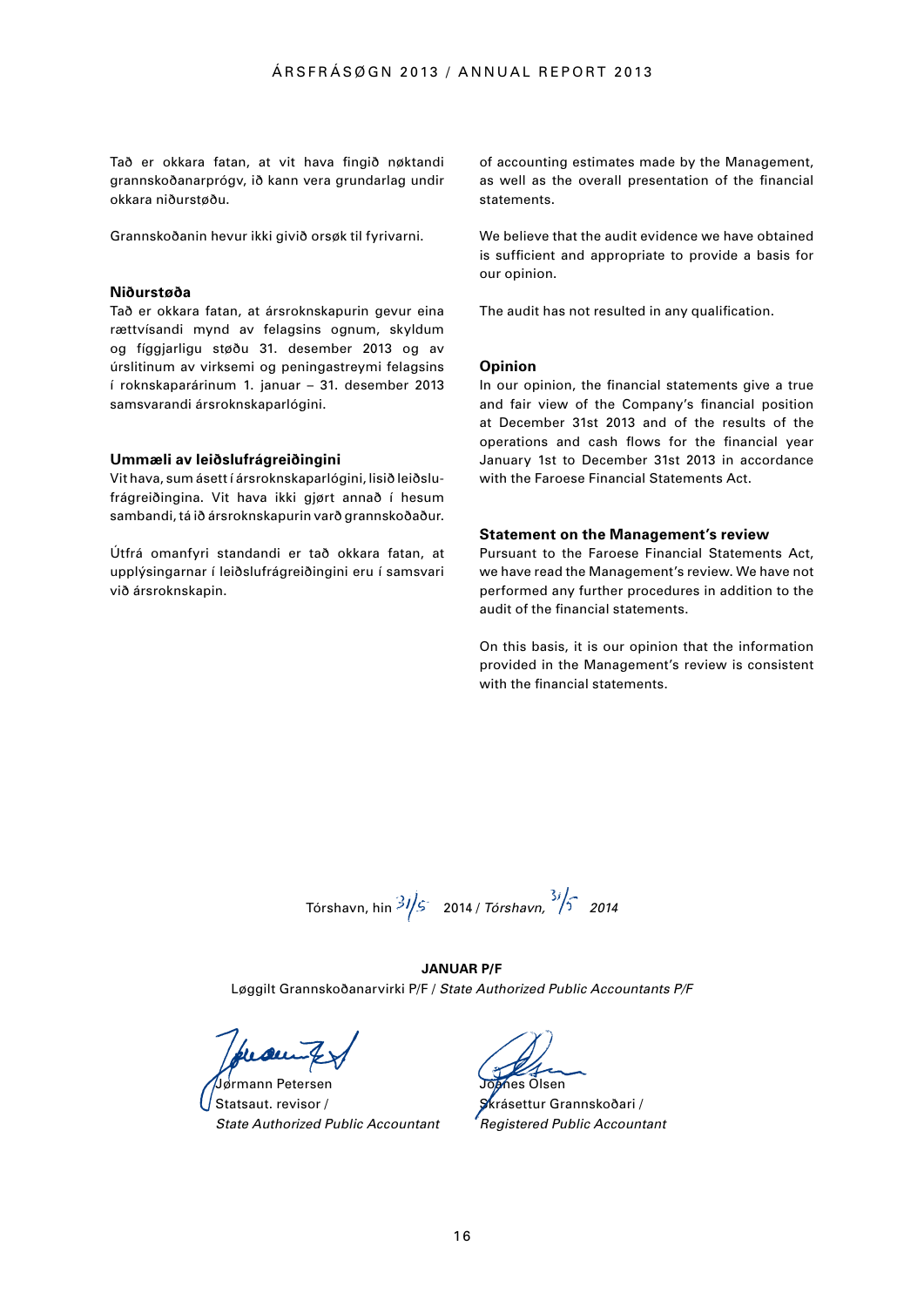# Rakstrarroknskapur / *Income statement*

|                                                   | Notur/       |               |               |
|---------------------------------------------------|--------------|---------------|---------------|
|                                                   | <b>Notes</b> | 2013          | 2012          |
| Nettosøla / Net turnover                          | 1            | 847.710.268   | 779.889.005   |
| Framleiðslukostnaður / Cost of Sales              | $2 - 3$      | -757.138.366  | -683.781.406  |
| <b>Bruttoúrslit / Gross Profit</b>                |              | 90.571.902    | 96.107.598    |
| Sølukostnaður / Sales- and distribution costs     | $2 - 3$      | $-41.158.280$ | -44.384.812   |
| Fyrisitingarkostnaður / Administration costs      | $2 - 3$      | $-18.644.686$ | $-17.867.481$ |
| Rakstrarvinningur / Profit before financial items |              | 30.768.935    | 33.855.305    |
| Rentuinntøkur / Financial income                  | 4            | 291.186       | 209.708       |
| Rentuútreiðslur / Financial expenses              | 5            | $-4.929.502$  | $-9.239.766$  |
| Urslit áðrenn skatt / Profit before tax           |              | 26.130.619    | 24.825.247    |
| Partafelagsskattur / Company tax                  | 6            | $-5.930.378$  | $-5.466.756$  |
| Arsúrslit / The year's profit                     |              | 20.200.241    | 19.358.491    |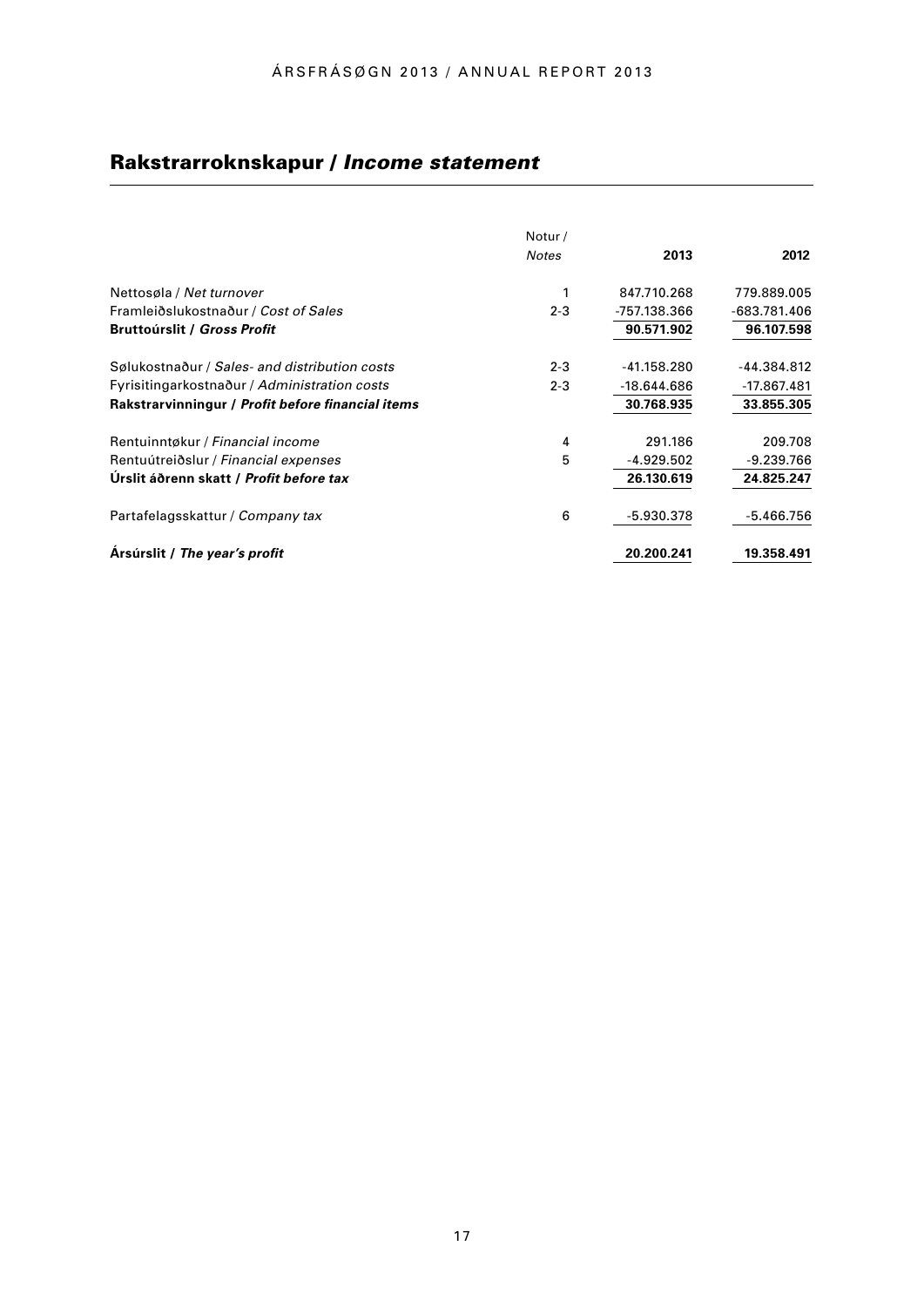# Fíggjarstøða pr. 31/12 / *Balance sheet*

# Aktiv / *Assets*

|                                                          | Notur/       |             |             |
|----------------------------------------------------------|--------------|-------------|-------------|
|                                                          | <b>Notes</b> | 2013        | 2012        |
| Immateriell støðisogn / Intangible assets                |              |             |             |
| Goodwill / Goodwill                                      |              | 86.429.284  | 92.602.804  |
| Immateriell støðisogn íalt / Total intangible assets     | 7            | 86.429.284  | 92.602.804  |
| Materiell støðisogn / Tangible assets                    |              |             |             |
| Grundøki og bygningar / Ground and buildings             |              | 83.326.845  | 83.805.208  |
| Tøkniogn og maskinur / Technical equipment and machinery |              | 28.210.704  | 29.164.865  |
| Onnur støðisogn, rakstrartól og innbúgy / Fixtures       |              | 14.785.921  | 12.438.829  |
| Materiell støðisogn íalt / Total tangible assets         |              | 126.323.469 | 125.408.902 |
| Støðisogn íalt / Total fixed assets                      | 8            | 212.752.753 | 218.011.706 |
| Vørugoymslur / Stocks                                    |              |             |             |
| Vørugoymslur / Stocks                                    |              | 46.250.587  | 33.991.749  |
| Vørugoymslur íalt / Total Stocks                         |              | 46.250.587  | 33.991.749  |
| Aogn / Accounts receivables                              |              |             |             |
| Vøruáogn / Trade receivables                             |              | 51.909.413  | 55.995.700  |
| Áogn íalt / Total accounts receivables                   |              | 51.909.413  | 55.995.700  |
| Tøkur peningur / Cash in hand                            |              | 17.329.104  | 31.317.145  |
| Umferðarfæ íalt / Total current assets                   |              | 115.489.105 | 121.304.594 |
| Aktiv íalt / Total assets                                |              | 328.241.857 | 339.316.299 |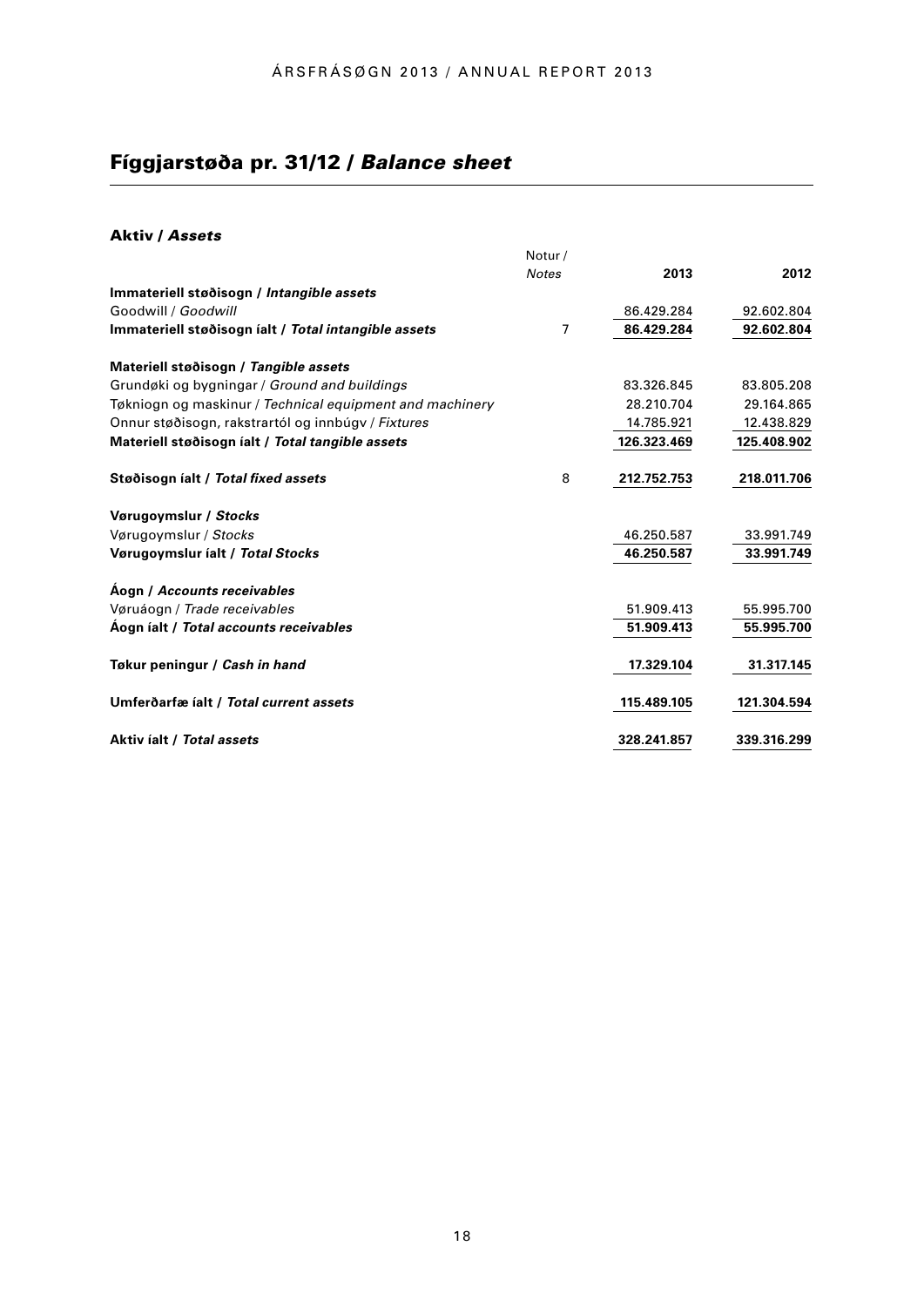# Fíggjarstøða pr. 31/12 / *Balance sheet*

## Passiv / *Liabilities*

| 2013<br>6.000.000 | 2012        |
|-------------------|-------------|
|                   |             |
|                   |             |
|                   | 6.000.000   |
| 134.270.577       | 138.857.067 |
| 140.270.577       | 144.857.067 |
|                   |             |
| 9.107.418         | 8.819.681   |
| 9.107.418         | 8.819.681   |
|                   |             |
| 65.333.595        | 97.657.538  |
| 65.333.595        | 97.657.538  |
|                   |             |
|                   |             |
| 9.293.586         | 9.199.521   |
| 6.240.379         |             |
| 67.442.858        | 54.637.783  |
| 24.910.902        | 18.077.710  |
| 5.642.542         | 6.067.000   |
| 113.530.267       | 87.982.013  |
| 178.863.862       | 185.639.552 |
| 328.241.857       | 339.316.299 |
|                   |             |

**Aðrar skyldur /** *Other obligations*

11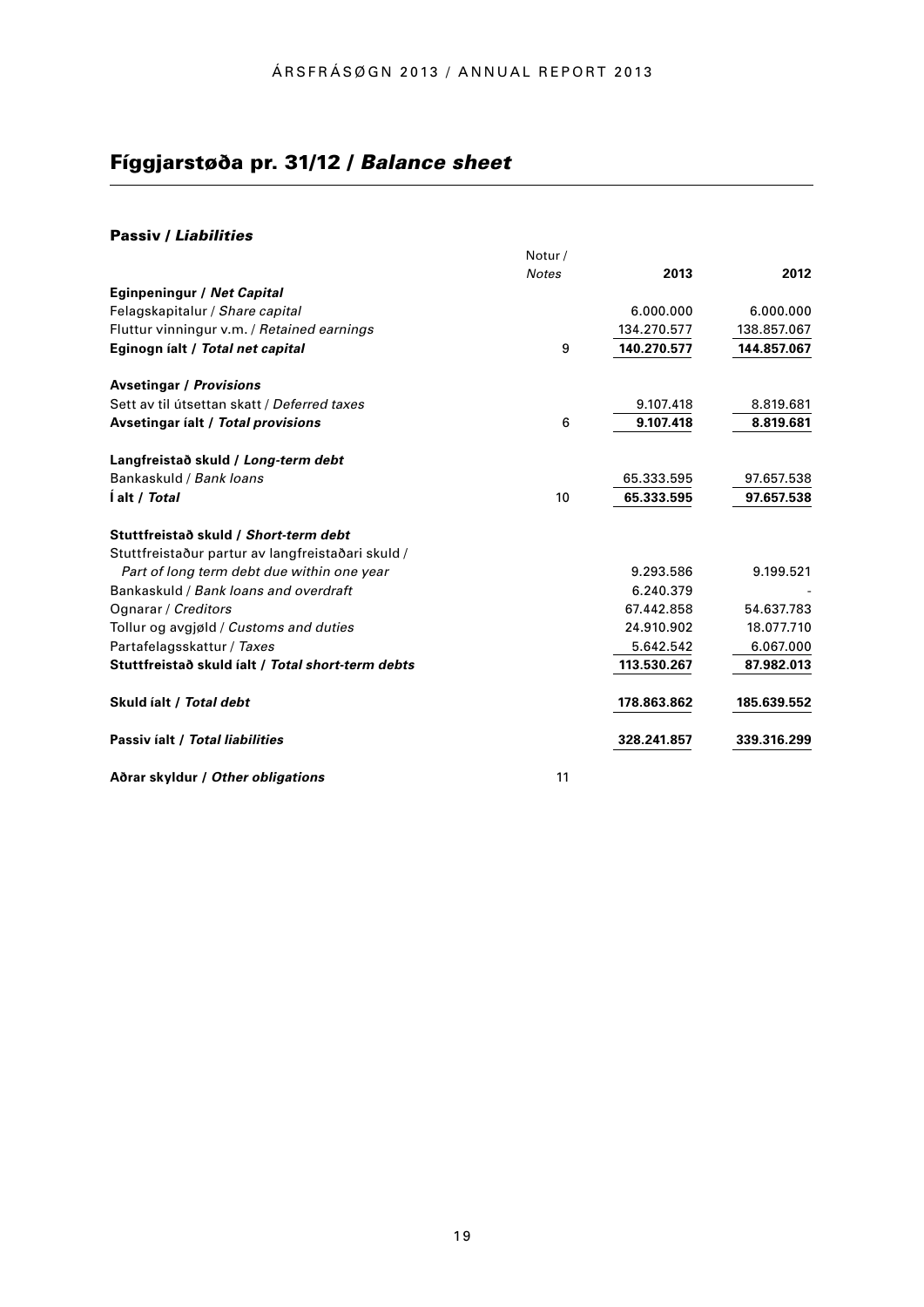# Peningastreymsyvirlit / *Cash flow analysis*

|                                                           | Notur/       |               |               |
|-----------------------------------------------------------|--------------|---------------|---------------|
|                                                           | <b>Notes</b> | 2013          | 2012          |
| Arsúrslit / The year's profit                             |              | 20.200.241    | 19.358.491    |
| Reguleringar rakstur / Adjustments in operational items   | 12           | 25.020.105    | 28.864.224    |
| Broyting i goymslum / Changes in stocks                   |              | $-12.258.839$ | 3.521.343     |
| Broytingar í áogn / Changes in accounts receivables       |              | 4.086.287     | $-3.330.040$  |
| Broyting í skuld (ex. vinningsbýti og skatt) /            |              |               |               |
| Changes in short-term debt (excl. dividends and taxes)    |              | 25.878.647    | 138.601       |
| Peningastreymur frá rakstri áðrenn rentur /               |              |               |               |
| Cash flow from operations before financial items          |              | 62.926.441    | 48.552.619    |
| Rentuinntøkur / Financial income                          |              | 291.186       | 209.708       |
| Rentuútreiðslur / Financial expenses                      |              | $-4.929.502$  | $-9.239.766$  |
| Peningastreymur frá rakstri áðrenn skatt /                |              |               |               |
| Cash flow from operations before taxes                    |              | 58.288.125    | 39.522.561    |
| Goldin partafelagsskattur / Company tax paid              |              | $-6.067.098$  | $-3.930.700$  |
| Peningastreymur frá rakstri / Cash flow from operations   |              | 52.221.027    | 35.591.861    |
| Keyp av støðisogn / Capital Expenditures                  |              | $-9.208.458$  | $-10.993.376$ |
| Søla av støðisogn / Sales of fixed assets                 |              | 16.000        | 305.480       |
| Peningastreymur frá íløgum / Cash flow from investment    |              | $-9.192.458$  | -10.687.896   |
| Peningastreymsbroyting i alt / Total cash flow changes    |              | 43.028.569    | 24.903.965    |
| Broyting í langfreistað skuld / Changes in long-term debt |              | $-32.229.878$ | $-8.639.426$  |
| Keyp av egnum partabrøvum / Purchase of own shares        |              | $-20.656.731$ |               |
| Goldið vinningsbýti / Dividends paid                      |              | $-4.130.000$  | $-5.000.000$  |
| Peningastreymur frá fígging / Cash flow form financing    |              | -57.016.609   | $-13.639.426$ |
| Peningastreymur frá rakstri, íløgum og fígging /          |              |               |               |
| Cash flow from operations, investment and financing       |              | $-13.988.040$ | 11.264.539    |
| Tøkur peningur 1. januar / Cash in hand January 1st       |              | 31.317.145    | 20.052.606    |
| Tøkur peningur 31. desember / Cash in hand December 31st  |              | 17.329.104    | 31.317.145    |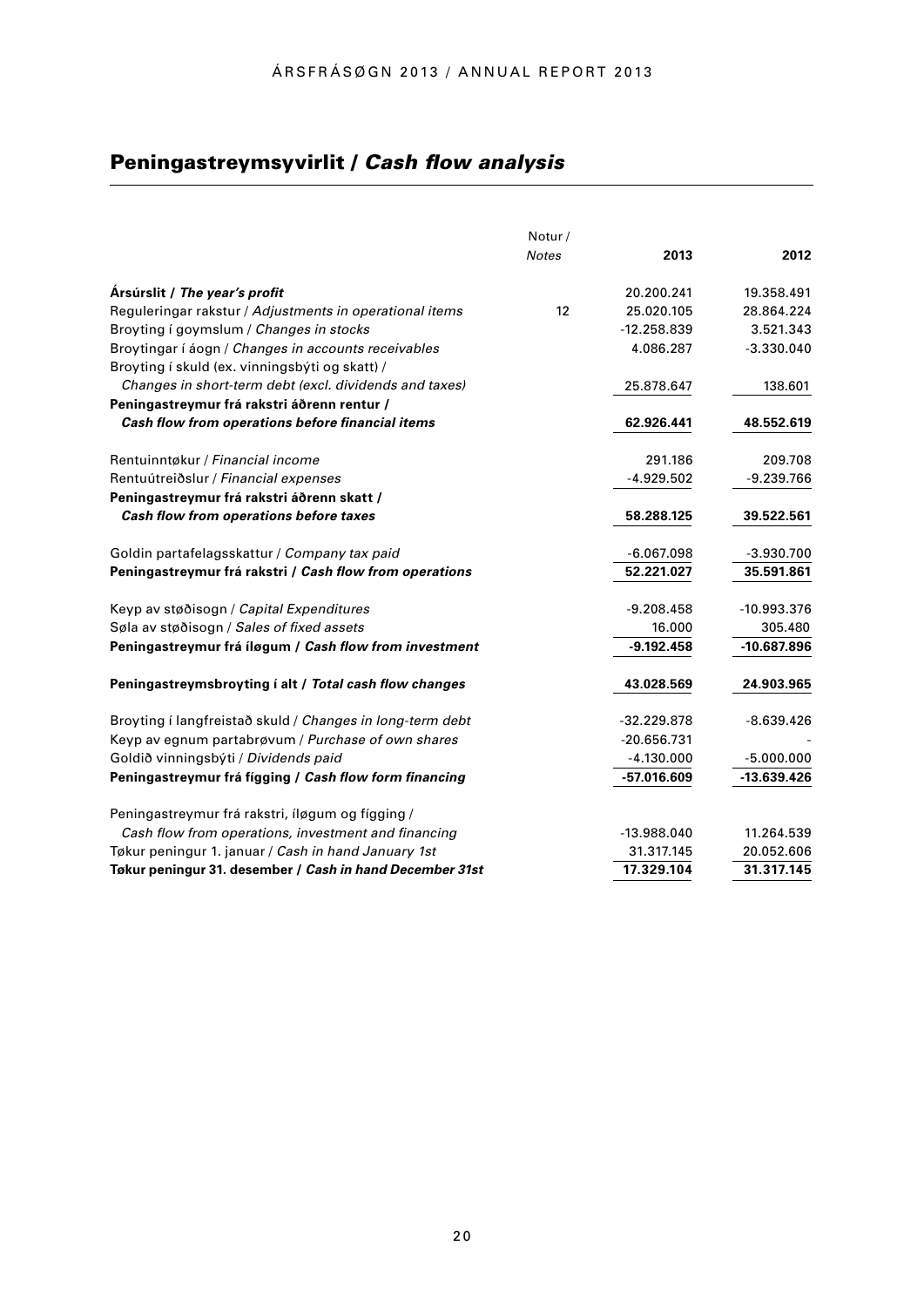# Notur / *Notes*

### **1. Nettosøla /** *Net turnover*

Samsvarandi § 96 stk. 1 í ársroknskaparlógini er býtið av nettosøluni á virksemisøki og geografisk øki ikki víst av kappingarligum áðum. / *The allocation of net turnover is excluded in accordance with paragraph 96, subsection 1 in the Faroese Financial Statements Act., due to competition reasons.*

| 2. Útreiðslur / Expences                                   | 2013                   | 2012                   |  |
|------------------------------------------------------------|------------------------|------------------------|--|
| Starvsfólk: / Employees:                                   | 26.065.673             |                        |  |
| Lønir / Salaries and wages                                 |                        | 26.060.883             |  |
| Pensiónsgiøld / Pensions contributions                     | 2.883.183              | 2.975.300              |  |
| Onnur almenn gjøld / Other expences for social security    | 1.081.959              | 1.059.451              |  |
|                                                            | 30.030.815             | 30.095.634             |  |
| Stjórn og nevnd / Board and management                     |                        |                        |  |
| Løn, pensiónsgjøld og samsýning /                          |                        |                        |  |
| Salaries, pensions and renumeration                        | 2.835.299              | 2.950.161              |  |
|                                                            |                        |                        |  |
| l alt / Total                                              | 32.866.114             | 33.045.795             |  |
| Tal av starvsfólkum í miðal / Average number of employees  | 75                     | 77                     |  |
| Samsýning til av aðalfundi valdar grannskoðarar /          |                        |                        |  |
| Fees paid to auditors appointed by general assembly        |                        | 160.000<br>28.600      |  |
| Grannskoðanarsamsýning / Auditing remuneration             | 160.000                |                        |  |
| Aðrar útreiðslur enn til grannskoðan /                     |                        |                        |  |
| Other expences than auditing paid to auditing firm         | 88.400                 |                        |  |
| l alt / Total                                              | 248.400                | 188.600                |  |
|                                                            |                        |                        |  |
| 3. Avskrivingar / Depreciation<br>Framleiðsla / Production |                        |                        |  |
| Søla / Distribution                                        | 6.173.520<br>6.515.809 | 6.173.520<br>7.433.732 |  |
| Fyrisiting / Administration                                | 1.778.082              | 689.758                |  |
| l alt / Total                                              | 14.467.411             | 14.297.010             |  |
|                                                            |                        |                        |  |
| 4. Rentuinntøkur / Financial income                        |                        |                        |  |
| Aðrar fíggjarinntøkur / Other financial income             | 291.186                | 209.708                |  |
| I alt / Total                                              | 291.186                | 209.708                |  |
| 5. Rentuútreiðslur / Financial expences                    |                        |                        |  |
| Aðrar fíggjarútreiðslur / Other financial expences         | 4.549.870              | 6.851.086              |  |
| Valutareguleringar/-tap /                                  |                        |                        |  |
| Currency related adjustments and losses                    | 379.632                | 2.388.680              |  |
| l alt / Total                                              | 4.929.502              | 9.239.766              |  |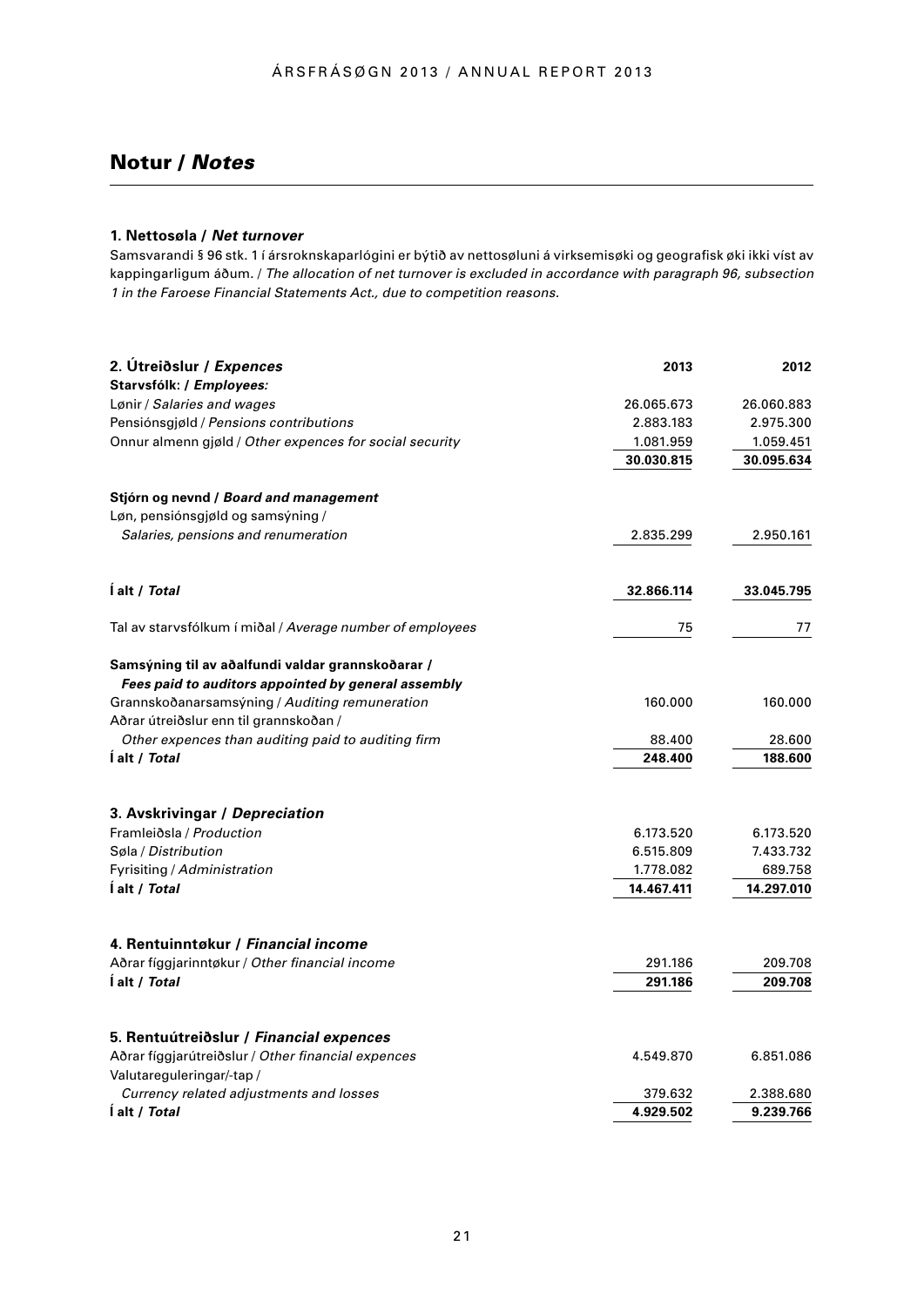# **6. Partafelagsskattur /** *Company tax*

|                                                            | P/F Skattur/ | Ütsettur skattur | Rakstrarroknsk. |
|------------------------------------------------------------|--------------|------------------|-----------------|
|                                                            | Company tax  | Deferred tax     | Profit & Loss   |
| Burturleggingar pr. 1. januar / Provisions per January 1st | 6.067.000    | 8.819.681        |                 |
| Goldin skattur í árinum / Tax paid                         | $-6.067.098$ |                  |                 |
| Skattur av úrsliti 2012 / Tax of year's profits            | 5.642.640    |                  |                 |
| Javning undanfarin ár / Adjustments reg. previous years    | 98           |                  |                 |
| Skattur av ársúrsliti í alt / Tax of year's profits Total  | 5.642.640    | 287.738          | 5.930.378       |
| Burturleggingar pr. 31. desember /                         |              |                  |                 |
| <b>Provisions per December 31st</b>                        | 5.642.640    | 9.107.418        | 5.930.378       |

# **7. Immateriell støðisogn /** *Intangible assets*

|                                                                         | Goodwill    |
|-------------------------------------------------------------------------|-------------|
| Útveganarvirði / Acquisition cost                                       |             |
| Utveganarvirði pr. 1. januar / Acquisition costs per January 1st        | 123.470.405 |
| Utveganarvirði pr. 31. desember / Provisions per December 31st          | 123.470.405 |
| <b>Avskrivingar / Depreciation</b>                                      |             |
| Avskrivingar pr. 1. januar / Depreciation per January 1st               | 30.867.601  |
| Avskrivingar í árinum / Depreciation                                    | 6.173.520   |
| Avskrivingar pr. 31. desember / Acquisition cost per December 31st      | 37.041.121  |
| Bókað virði pr. 31. desember / Booked value per December 31st           | 86.429.284  |
| Bókað virði pr. 31. desember 2012 / Booked value per December 31st 2012 | 92.602.804  |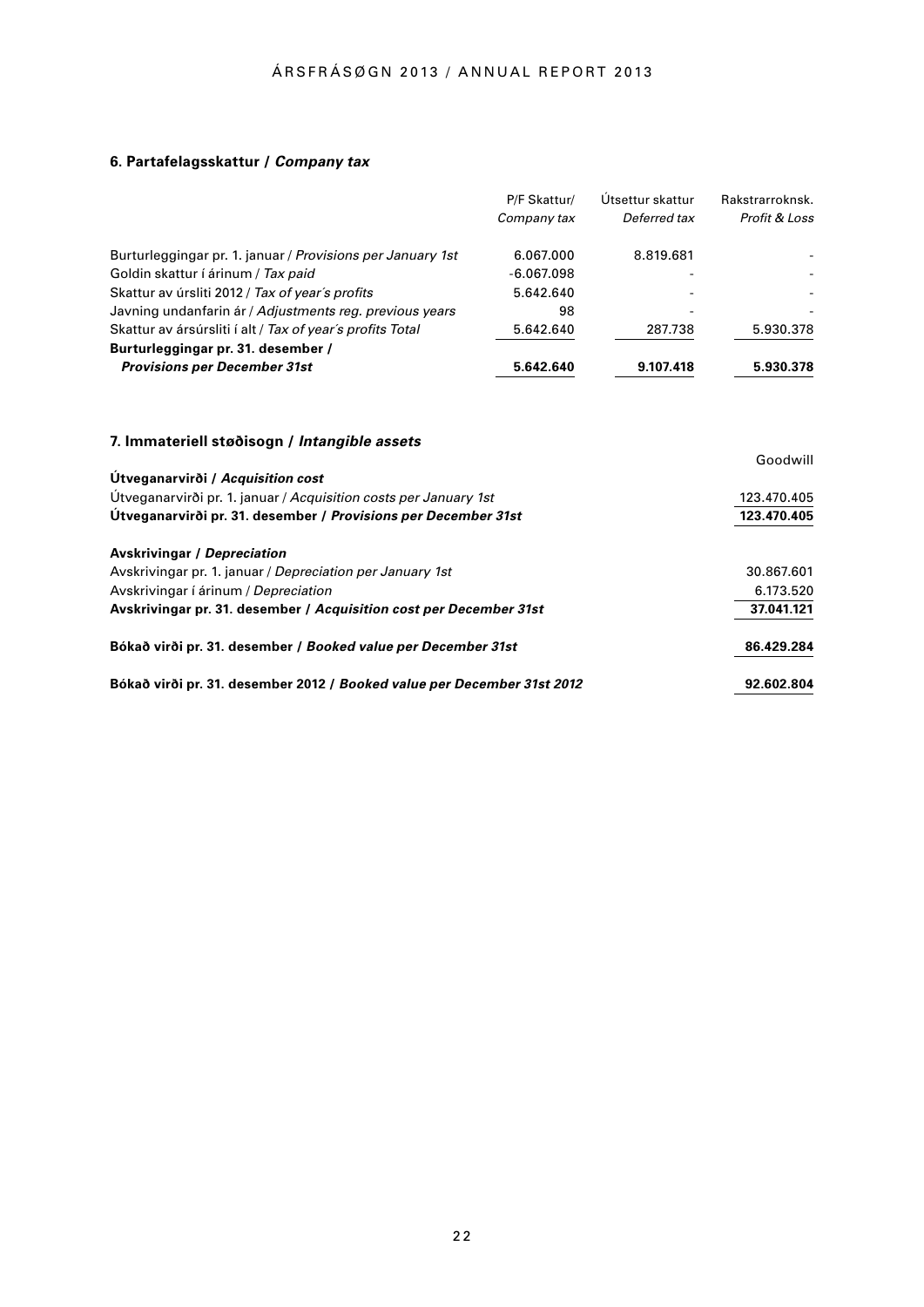# **8. Materiell støðisogn /** *Tangible assets*

| o. materien støvisvyn / <i>rangible assets</i>                   |             |               |                 |
|------------------------------------------------------------------|-------------|---------------|-----------------|
|                                                                  | Grundøki og | Tøkniogn      | Onnur           |
|                                                                  | bygningar/  | og maskinur/  | støðisogn/      |
|                                                                  | Grounds and | Tech. equip & | <b>Fixtures</b> |
|                                                                  | buildings   | machinery     |                 |
| Útveganarvirði / Acquisition costs                               |             |               |                 |
| Útveganarvirði pr. 1. januar / Acquisition costs per January 1st | 47.684.344  | 64.751.920    | 44.787.934      |
| Tilgongd í árinum / Additions during the year                    | 1.689.274   | 2.296.439     | 5.222.745       |
| Frágongd í árinum / Disposals during the year                    |             |               | 1.313.754       |
| Útveganarvirði pr. 31. desember /                                |             |               |                 |
| <b>Acquisition cost per December 31st</b>                        | 49.373.618  | 67.048.359    | 48.696.925      |
| <b>Uppskrivingar / Revaluation</b>                               |             |               |                 |
| Uppskrivingar pr. 1. januar / Revaluation per January 1st        | 69.456.278  | 9.500.000     |                 |
| Uppskrivingar pr. 31. desember /                                 |             |               |                 |
| <b>Revaluation per December 31st</b>                             | 69.456.278  | 9.500.000     |                 |
| Av- og niðurskrivingar / Depreciation                            |             |               |                 |
| Av- og niðurskrivingar pr. 1. januar /                           |             |               |                 |
| Depreciation per January 1st                                     | 33.335.415  | 45.087.055    | 32.349.105      |
| Av- og niðurskrivingar í árinum / Depreciation during the year   | 2.167.637   | 3.250.600     | 2.875.653       |
| Frágongd í árinum / Disposals during the year                    |             |               | 1.313.754       |
| Avskrivingar pr. 31. desember /                                  |             |               |                 |
| <b>Depreciation per December 31st</b>                            | 35.503.052  | 48.337.655    | 33.911.004      |
| Bókað virði pr. 31. desember /                                   |             |               |                 |
| <b>Booked value per December 31st</b>                            | 83.326.845  | 28.210.704    | 14.785.921      |
| Bókað virði pr. 31. desember 2012 /                              |             |               |                 |
| <b>Booked value per December 31st 2012</b>                       | 83.805.208  | 29.164.865    | 12.438.829      |
|                                                                  |             |               |                 |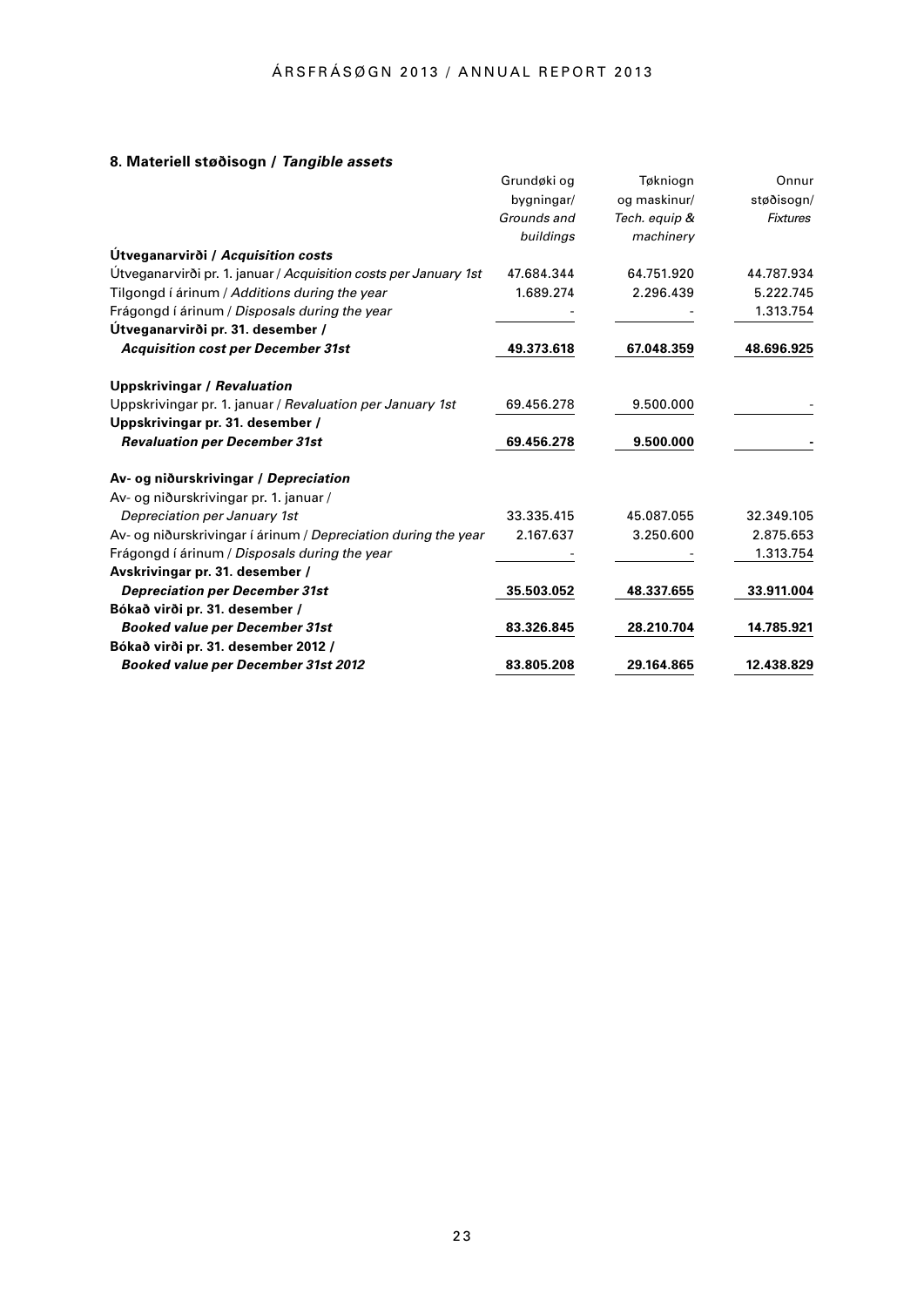### **9. Eginognaruppgerð**

| Felags-    |            | <b>Fluttur</b> | Uppskot til              |                |
|------------|------------|----------------|--------------------------|----------------|
| kapitalur/ | Yvirkurs/  | vinningur/     | vinningsbýti/            | alt /          |
| Share      | Share      | Retained       | Dividend                 | Total          |
| capital    | Premium    | earnings       |                          |                |
| 6.000.000  | 80.637.033 | 58.220.034     |                          | $-144.857.067$ |
|            |            |                |                          |                |
|            |            | $-20.656.731$  | $\overline{\phantom{0}}$ | -20.656.731    |
|            |            | $-4.130.000$   |                          | $-4.130.000$   |
|            |            | 20.200.241     |                          | 20.200.241     |
|            |            |                |                          |                |
| 6.000.000  | 80.637.033 | 53.633.544     |                          | 140.270.577    |
|            |            |                |                          |                |

| Felagskapitalur / Share capital | Partabrævastødd/ | Tal/   | Vanlig partabrøv/ |
|---------------------------------|------------------|--------|-------------------|
|                                 | Denominiation    | Number | Ordinary shares   |
|                                 | 918.400          |        | 918.400           |
|                                 | 500.000          | 3      | 1.500.000         |
|                                 | 460.000          |        | 460.000           |
|                                 | 418,400          | 2      | 836.800           |
|                                 | 400.000          |        | 400.000           |
|                                 | 241.600          | 3      | 724.800           |
|                                 | 158.400          | 3      | 475.200           |
|                                 | 100.000          | 3      | 300.000           |
|                                 | 98,000           |        | 98.000            |
|                                 | 81.600           | 3      | 244.800           |
|                                 | 40.000           | 1      | 40.000            |
|                                 | 500              | 4      | 2.000             |

Felagið eigur tann 31.12.2013 egnar kapitalpartar á nominelt kr. 720.000, svarandi til 12% av samlaða felagskapitalinum. Kapitalpartarnir eru keyptir í 2013 fyri kr. 20.656.731 í sambandi við eigaraskifti. /

 *The company owns 31/12/2013 own shares of nominally DKK 720,000, corresponding to 12% of the total share capital. The shares are purchased in 2013 for kr. 20,656,731 in connection with the transfer of ownership.*

### **Nota 10: Langfreistað skuld /** *Long term debt*

| Langfreistað skuld at gjalda aftaná 5 ár / Long term debt remaining after 5 years | Kr. 25.252.800 |             |
|-----------------------------------------------------------------------------------|----------------|-------------|
| 11. Aðrar skyldur / Other obligations                                             | 2013           | 2012        |
| Veðsetingar / Charged assets                                                      |                |             |
| Trygd er latin í leysafæ, hvørs bókaða virði 31/12-2013 er kr. 14.785.921 /       |                |             |
| Fixtures charged. Book value per 31.12.2013 of 14,785,921 DKK                     | 8.550.000      | 8.550.000   |
| Trygd er latin í øðrum ognum.                                                     |                |             |
| Samlaða bókaða virði 31/12-2013 á hesi støðisogn er kr. 111.537.548 /             |                |             |
| Security provided in other property.                                              |                |             |
| Combined book value per 31.12.2013 of 111.537.548 DKK                             | 207.000.000    | 174.000.000 |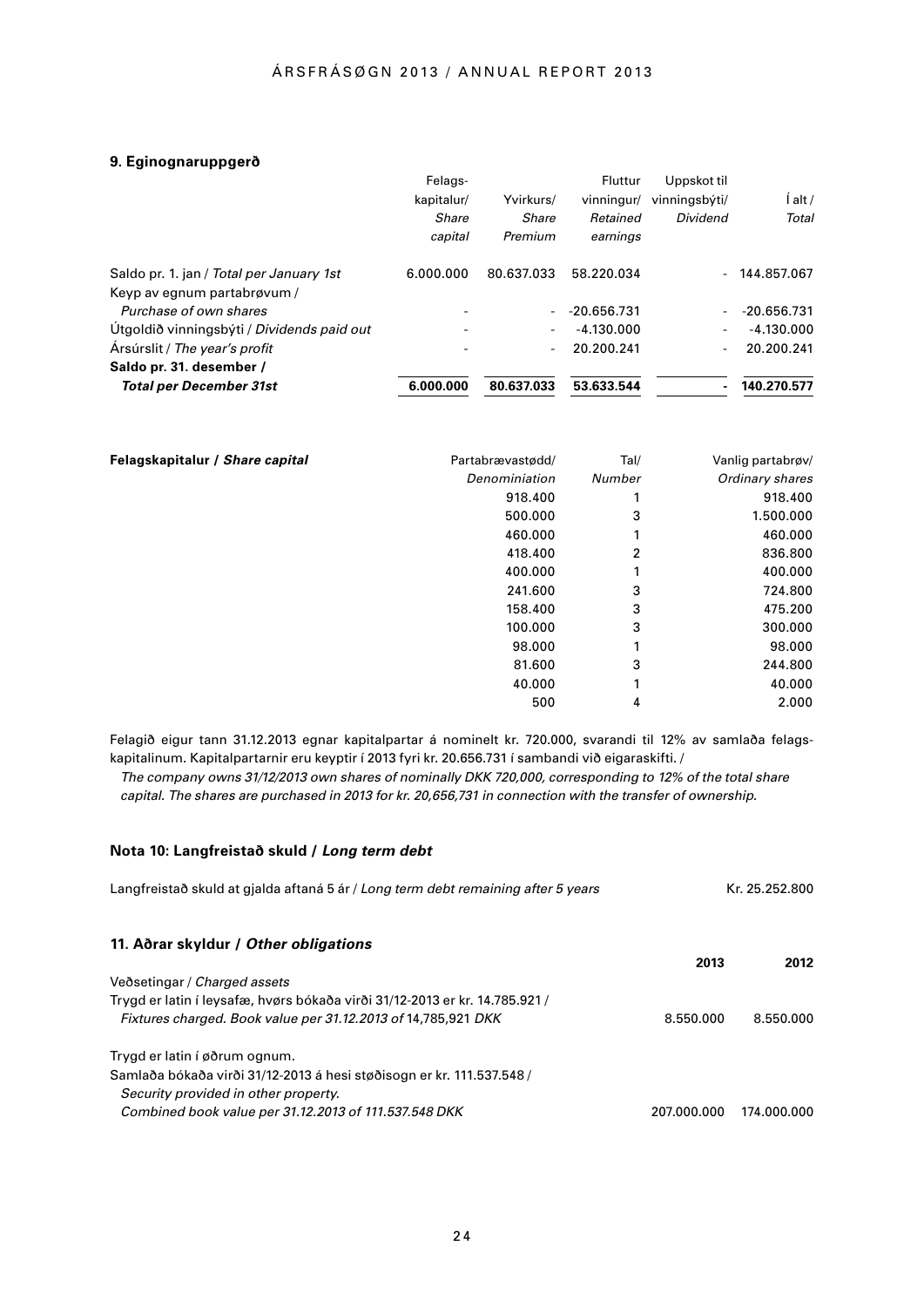# **12. Reguleringar /** *Adjustments*

|                                                                       | 2013       | 2012       |
|-----------------------------------------------------------------------|------------|------------|
| Rentuinntøkur / Financial income                                      | -291.186   | $-209.708$ |
| Rentuútreiðslur / Financial expences                                  | 4.929.502  | 9.239.766  |
| Avskrivingar / Depreciation                                           | 14.467.411 | 14.297.010 |
| Nettovinningur/tap i.s.v. sølu av støðisogn / Loss on sales of assets | $-16.000$  | 70.400     |
| Partafelagsskattur / Company tax                                      | 5.930.378  | 5.466.756  |
| Requieringar rakstur i alt / Adjustments in operational items total   | 25.020.105 | 28.864.224 |
|                                                                       |            |            |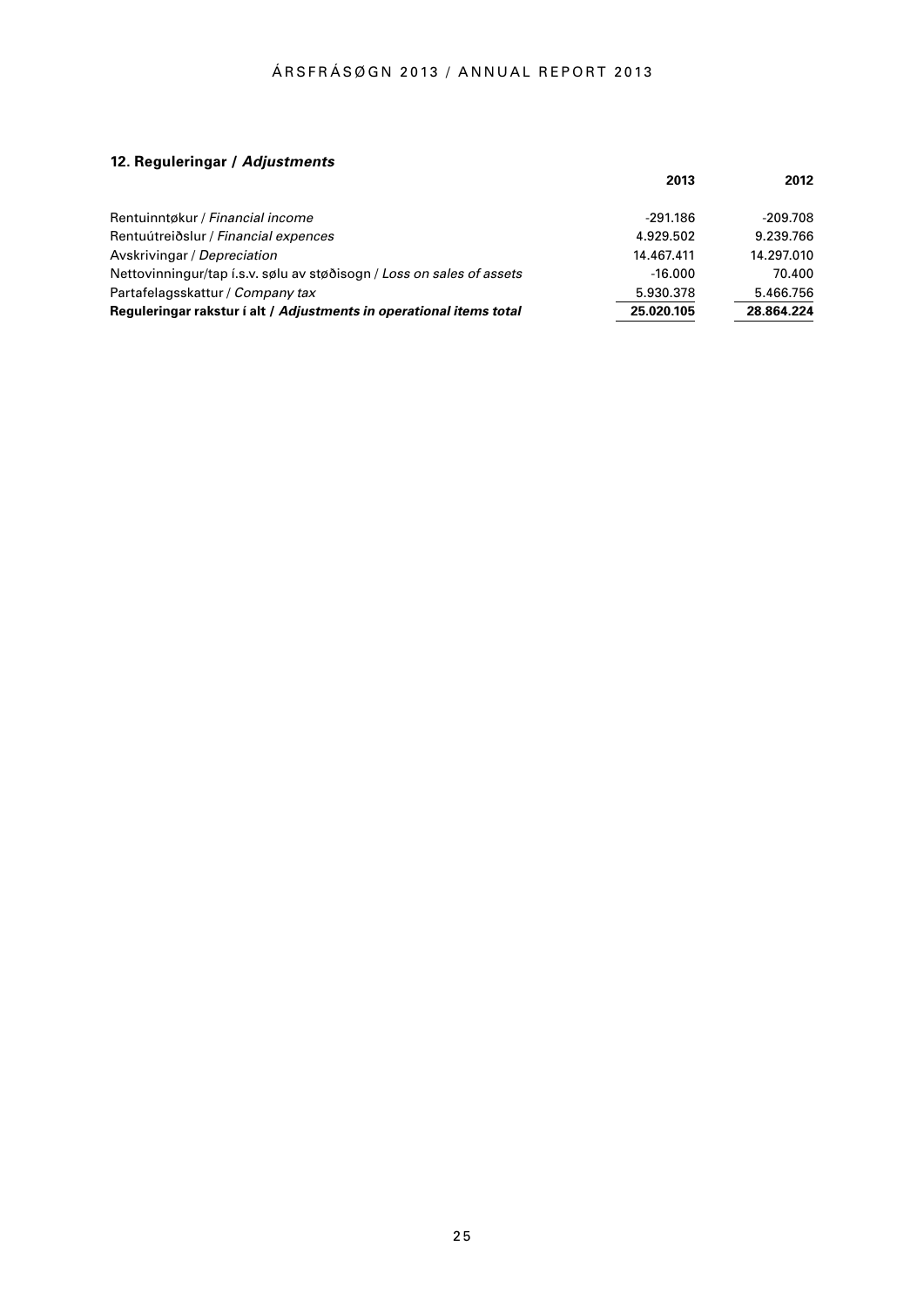# Leiðslan í Magn / *Management of Magn*

Nevnd / *Board of Directors* 

**Christian Nagata** Formaður / *Chairman*

**Jón Díðrik Jónsson**  Nevndarlimur / *Member of the Board* 

**Jens Meinhard Rasmussen** Nevndarlimur / *Member of the Board*  Stjórn / *Management*

**Hendrik Egholm**  Stjóri / *Managing Director* Leiðandi starvsfólk / *Senior employees* 

**Johnni M. Poulsen** Fíggjarstjóri / varastjóri / *Chief Financial Officer* / *Vice Managing Director* 

**Leif Hovgaard** Søluleiðari / *Sales Manager*

**Aimi G. Justinussen** Retail og marknaðarleiðari / *Retail & marketing manager*

**Kári Sigvardsen** Rakstrarleiðari / *Operational Manager*